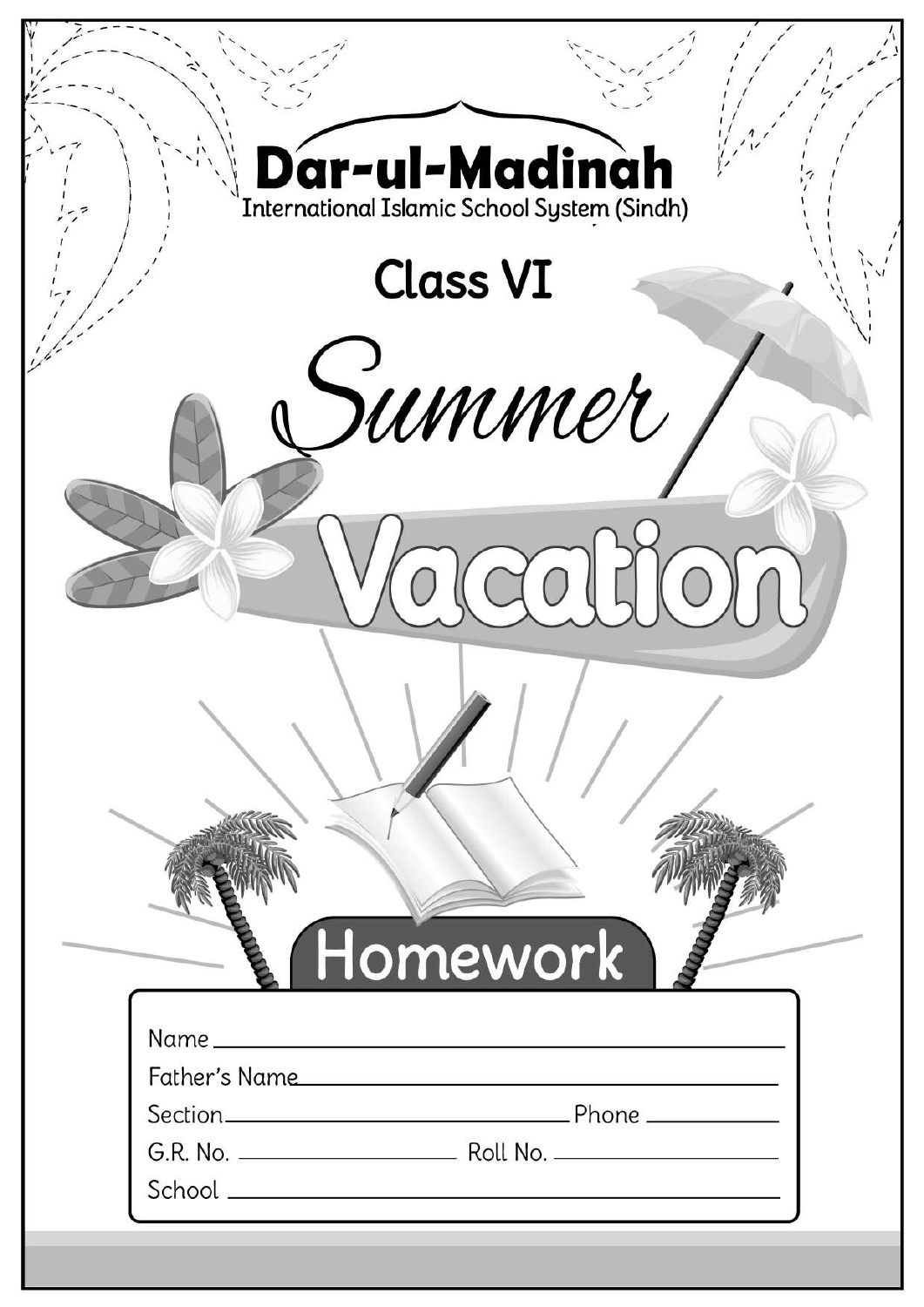# **English**

| Instruction: Match the words with correct meanings. |  |                                                                                                     |  |  |  |
|-----------------------------------------------------|--|-----------------------------------------------------------------------------------------------------|--|--|--|
| <b>Words</b>                                        |  | <b>Meanings</b>                                                                                     |  |  |  |
| scream                                              |  | ordinary clothes that are not part of a uniform                                                     |  |  |  |
| fright                                              |  | an exchange, or something that is going to be or<br>has been exchanged                              |  |  |  |
| stare                                               |  | unwilling to speak about your thoughts or feelings                                                  |  |  |  |
| Sergeant                                            |  | a single event or group of related events                                                           |  |  |  |
| episode                                             |  | an active disagreement between people with<br>opposing opinions                                     |  |  |  |
| terrified                                           |  | a soldier of middle rank                                                                            |  |  |  |
| Reticent                                            |  | very frightened                                                                                     |  |  |  |
|                                                     |  | to look for a long time with                                                                        |  |  |  |
| conflict                                            |  | the eyes wide open, especially when surprised,<br>frightened, or thinking                           |  |  |  |
| swap                                                |  | the feeling of fear, especially if felt suddenly, or<br>an experience of fear that happens suddenly |  |  |  |
| civvies                                             |  | a loud, high sound you make when<br>very frightened, excited, or angry                              |  |  |  |

### **Instruction:** Make sentences.

| <b>Words</b> | <b>Sentences</b> |
|--------------|------------------|
| puzzled      |                  |
| upset        |                  |
| spent        |                  |
| zeal         |                  |
| afraid       |                  |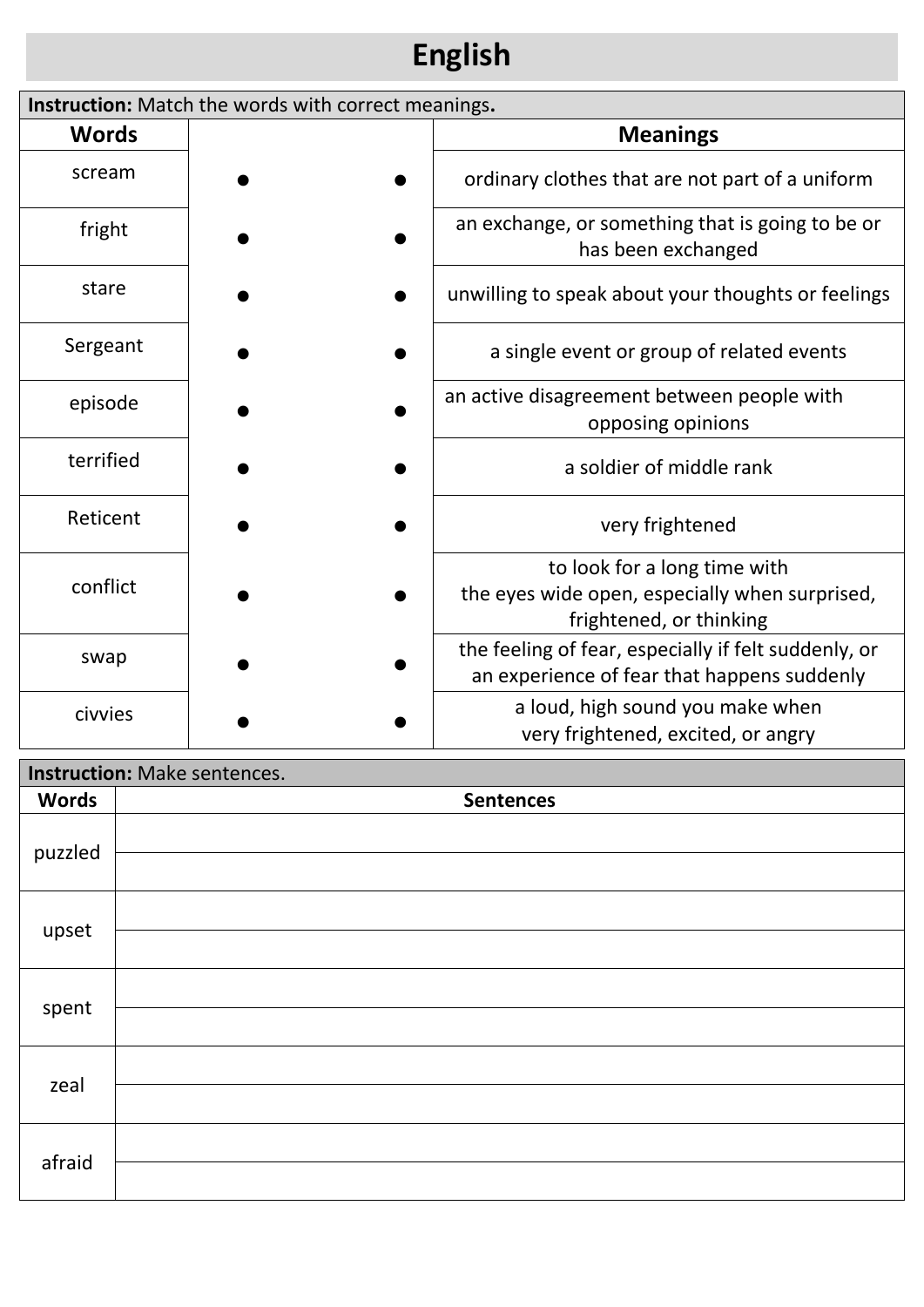#### **Instruction:** Underline the similes in the sentences.

- 1. I am in journey; I don't have any edible thing. I am as hungry as anyone could be.
- 2. He is brave as lion.
- 3. Workers are very tired because they were working like bees.
- 4. The purse is as light as feather.
- 5. Please don't cry like a baby again.



#### **Instruction:** Use the similes in sentences.

As fast as rabbit

As cold as ice

As sweet as honey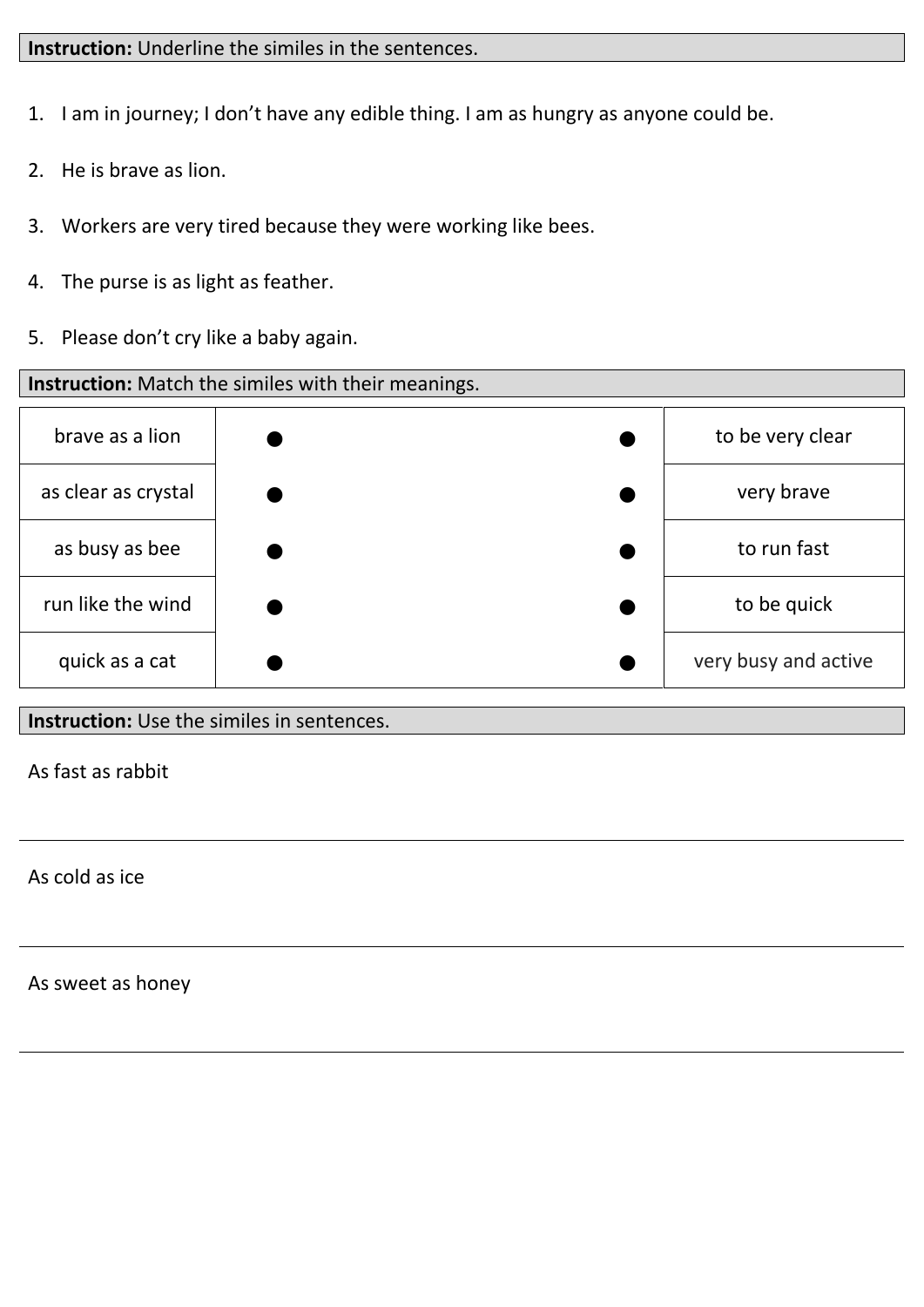|         | Instruction: Differentiate the words as common noun and abstract noun and write them in table. |                    |        |         |           |         |                      |                |       |
|---------|------------------------------------------------------------------------------------------------|--------------------|--------|---------|-----------|---------|----------------------|----------------|-------|
| artist  | work                                                                                           | absence            | cot    | father  | treatment | hobbies | cane                 | disappointment | child |
| clothes | mystery                                                                                        | memory             | fright | uniform | war       | pain    | hate                 | zeal           | love  |
|         |                                                                                                | <b>Common noun</b> |        |         |           |         | <b>Abstract noun</b> |                |       |
|         |                                                                                                |                    |        |         |           |         |                      |                |       |
|         |                                                                                                |                    |        |         |           |         |                      |                |       |
|         |                                                                                                |                    |        |         |           |         |                      |                |       |
|         |                                                                                                |                    |        |         |           |         |                      |                |       |
|         |                                                                                                |                    |        |         |           |         |                      |                |       |
|         |                                                                                                |                    |        |         |           |         |                      |                |       |
|         |                                                                                                |                    |        |         |           |         |                      |                |       |
|         |                                                                                                |                    |        |         |           |         |                      |                |       |
|         |                                                                                                |                    |        |         |           |         |                      |                |       |
|         |                                                                                                |                    |        |         |           |         |                      |                |       |

### **Instruction:** Write character sketch of a member of an imaginary family.

This information should be highlighted.

- Position in the family
- Appearance
- Main personality traits (such as kind , bad-tempered)
- Strengths ( such as, good at study)
- Weaknesses ( such as, greedy)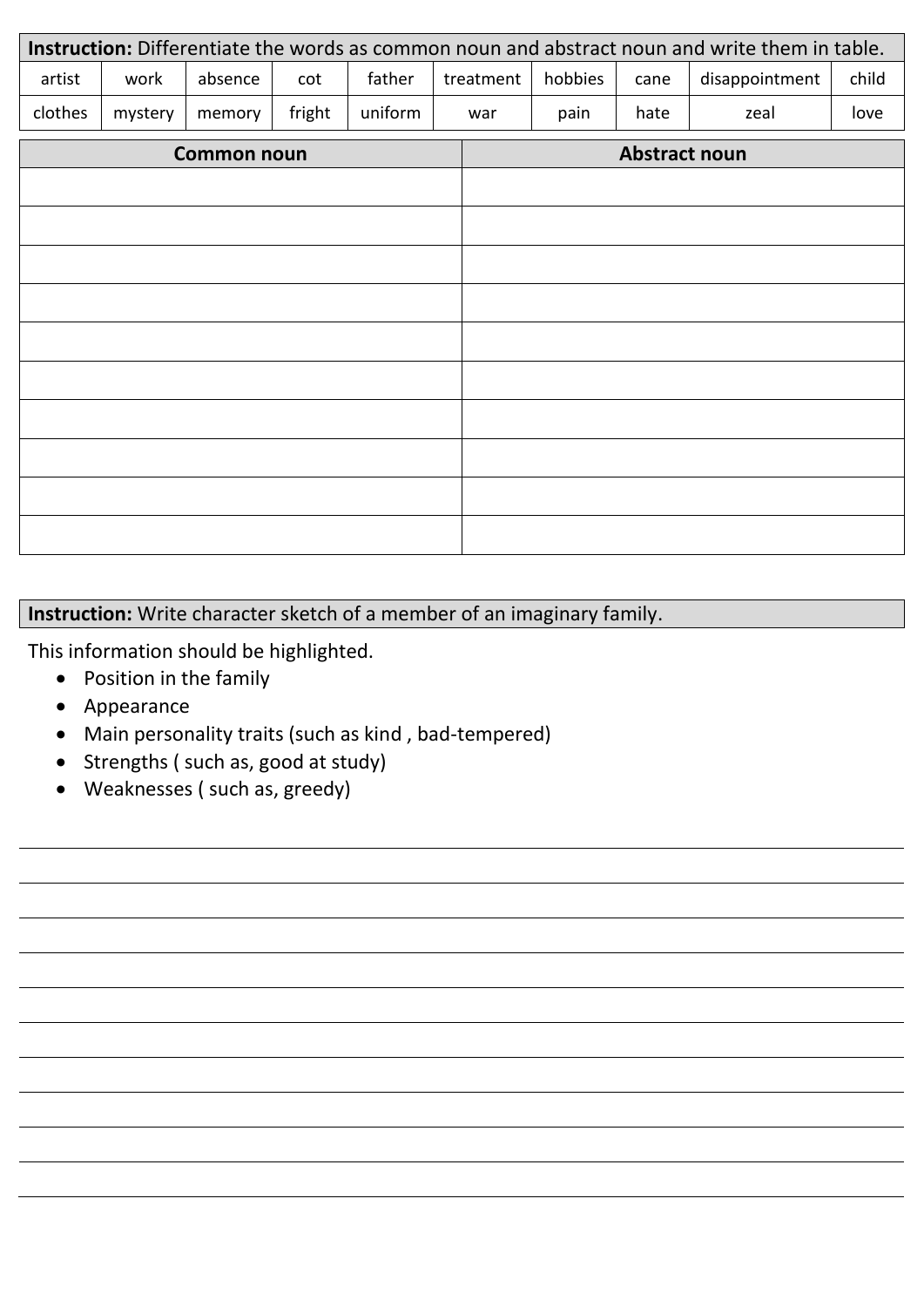#### **Instruction:** Read the paragraph and answer the following question.

 The life of a frog begins as an egg. At first, a tiny tadpole hatches from the egg. It looks like a little fish. It has an oval body with a long, flat tail. It has gills that help it to breathe in water. Soon, the tadpole begins to grow hind legs. After the hind legs form, the front legs begin to grow.

 In the next next few weeks, the tadpole's tail becomes shorter and its lings begins to grow. Then the tadpole turns into a froglet. A froglet looks like a little frog. It breathes through both lungs and gills.

Finally, the froglet loses its tail. It breathes with its lungs. It has now grown into a frog.

|      | Q1. How does the life of frog begin?           |
|------|------------------------------------------------|
| Ans: |                                                |
|      |                                                |
| Q2.  | Finally what does happen with frog?            |
| Ans: |                                                |
|      |                                                |
|      | Q3. What is the first step of frog life cycle? |
| Ans: |                                                |
|      |                                                |
| Q4.  | How does frog look like?                       |
| Ans: |                                                |
|      |                                                |
| Q5.  | What does happen in next few weeks?            |
| Ans: |                                                |
|      |                                                |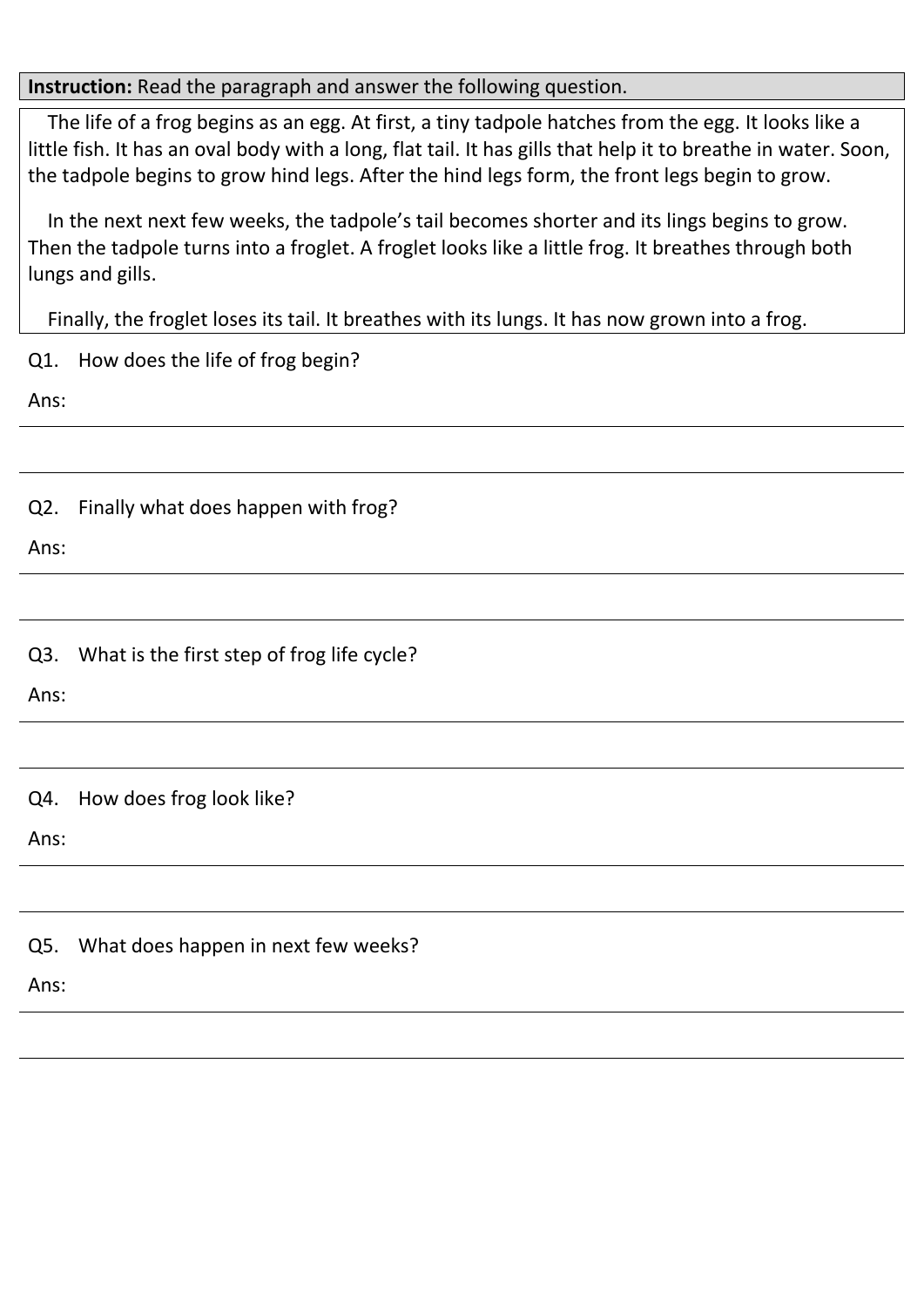### **Mathematics**

#### **Instruction: Case Study:** These are the citizens of following cities.

**Data:** Data is collected from two different cities of Pakistan.

Karachi Anwar, Bilal, Chand.

Lahore Faraz, Ghazanfar, Hamza.

- K (Karachi) and L (Lahore) are the Sets.
- a (Anwar), b (Bilal), c (Chand), f (Faraz), g (Ghazanfar) and h (Hamza) are the members of sets.

#### **Tasks**

1. Write two sets for Karachi and Lahore in the mentioned Set Representations.

| <b>Tabular Form</b> | <b>Set Builder Form</b> |
|---------------------|-------------------------|
|                     |                         |
|                     |                         |
|                     |                         |

2. Write the given statements into Set Notations.

Anwar belongs to Karachi

Bilal does not belong to Lahore

3. Draw a mind map of types of set in your book.

- 4. The Set of Karachi and Lahore are Equal or Equivalents Sets.
- 5. Write any three Null Sets.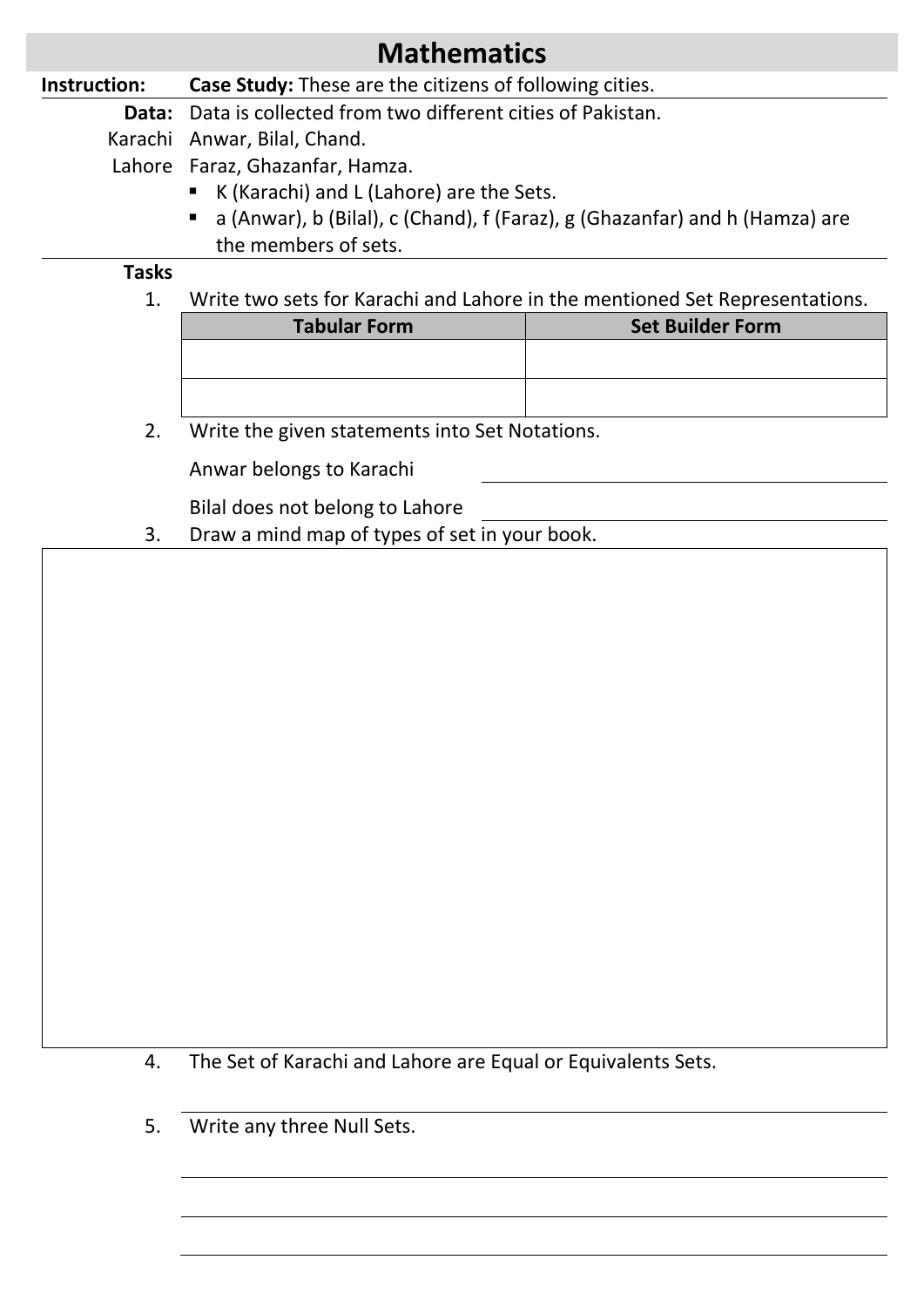#### **Instruction:** Draw a bar graph of your obtained marks in last final term examination.

| Subject               | Islamiyat | English | Urdu | Math | Science | ICT<br>(Computer) |
|-----------------------|-----------|---------|------|------|---------|-------------------|
| <b>Obtained Marks</b> |           |         |      |      |         |                   |
|                       |           |         |      |      |         |                   |
|                       |           |         |      |      |         |                   |
|                       |           |         |      |      |         |                   |
|                       |           |         |      |      |         |                   |
|                       |           |         |      |      |         |                   |
|                       |           |         |      |      |         |                   |
|                       |           |         |      |      |         |                   |
|                       |           |         |      |      |         |                   |
|                       |           |         |      |      |         |                   |
|                       |           |         |      |      |         |                   |
|                       |           |         |      |      |         |                   |
|                       |           |         |      |      |         |                   |
|                       |           |         |      |      |         |                   |
|                       |           |         |      |      |         |                   |
|                       |           |         |      |      |         |                   |
|                       |           |         |      |      |         |                   |
|                       |           |         |      |      |         |                   |
|                       |           |         |      |      |         |                   |
|                       |           |         |      |      |         |                   |
|                       |           |         |      |      |         |                   |
|                       |           |         |      |      |         |                   |
|                       |           |         |      |      |         |                   |
|                       |           |         |      |      |         |                   |
|                       |           |         |      |      |         |                   |
|                       |           |         |      |      |         |                   |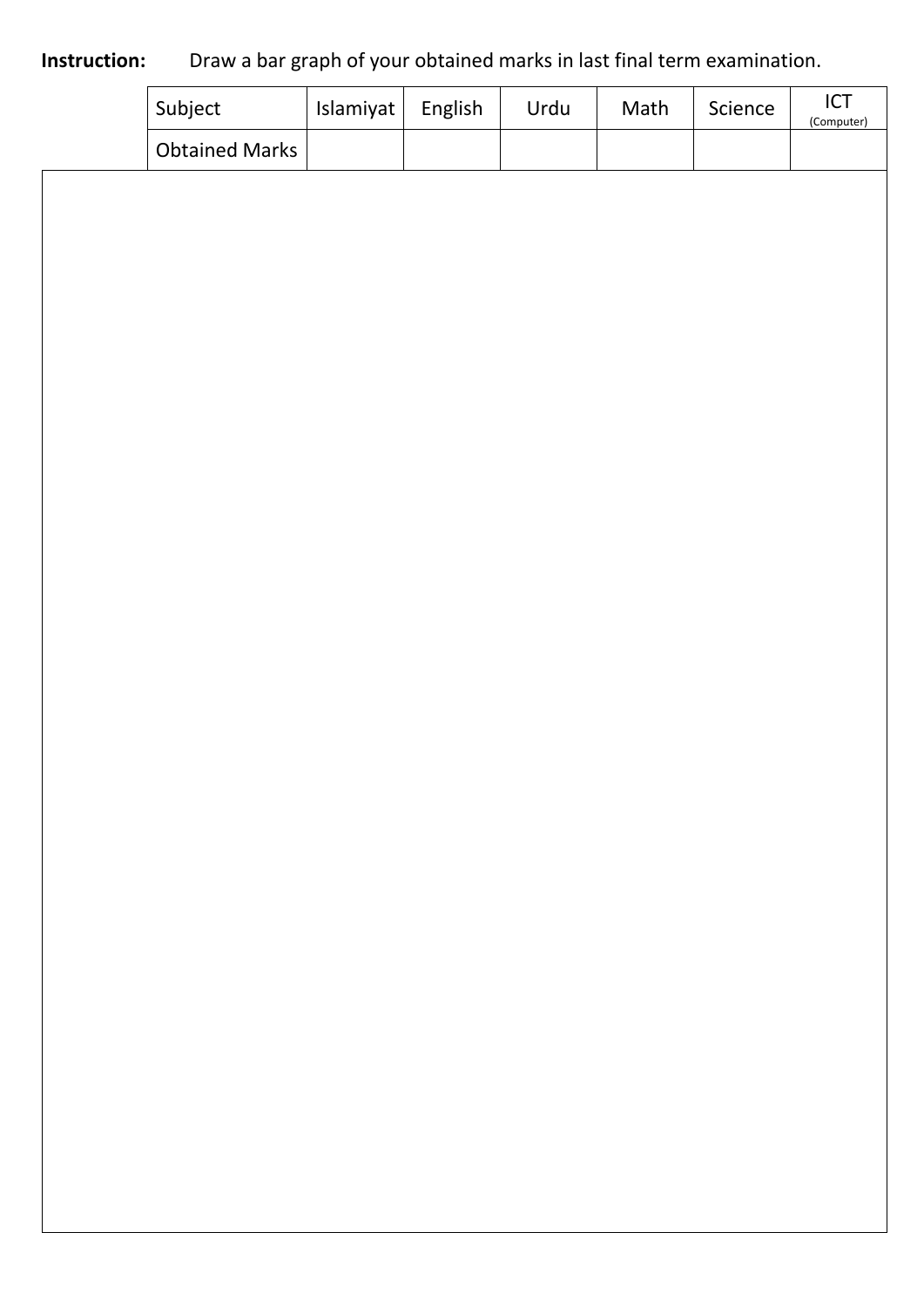# **Science**

**Instruction:** Answer the following questions:

- 1. Why is food important for us?
- 2. From where do we get food?
- 3. What food do we get from plants?
- 4. What food do we get from animals?
- 5. Why milk is called complete food?
- 6. Why is milk important?
- 7. What is balanced diet?
- 8. What is healthy food?
- 9. Why do all animals depend on plants for food?
- 10. What is meant by chewing the cud?

### **Instruction**: Categorize the food products in the table given below.

| S. No. | <b>Plant food products</b> | <b>Plant sources (name)</b> | Eaten raw/ after cooking |
|--------|----------------------------|-----------------------------|--------------------------|
| 1.     | Pulses                     |                             |                          |
| 2.     | Cereals                    |                             |                          |
| 3.     | Fruits                     |                             |                          |
| 4.     | Vegetables                 |                             |                          |
| 5.     | Sugar                      |                             |                          |
| 6.     | Spice                      |                             |                          |
| 7.     | Oil                        |                             |                          |
| 8.     | Tea/ Coffee                |                             |                          |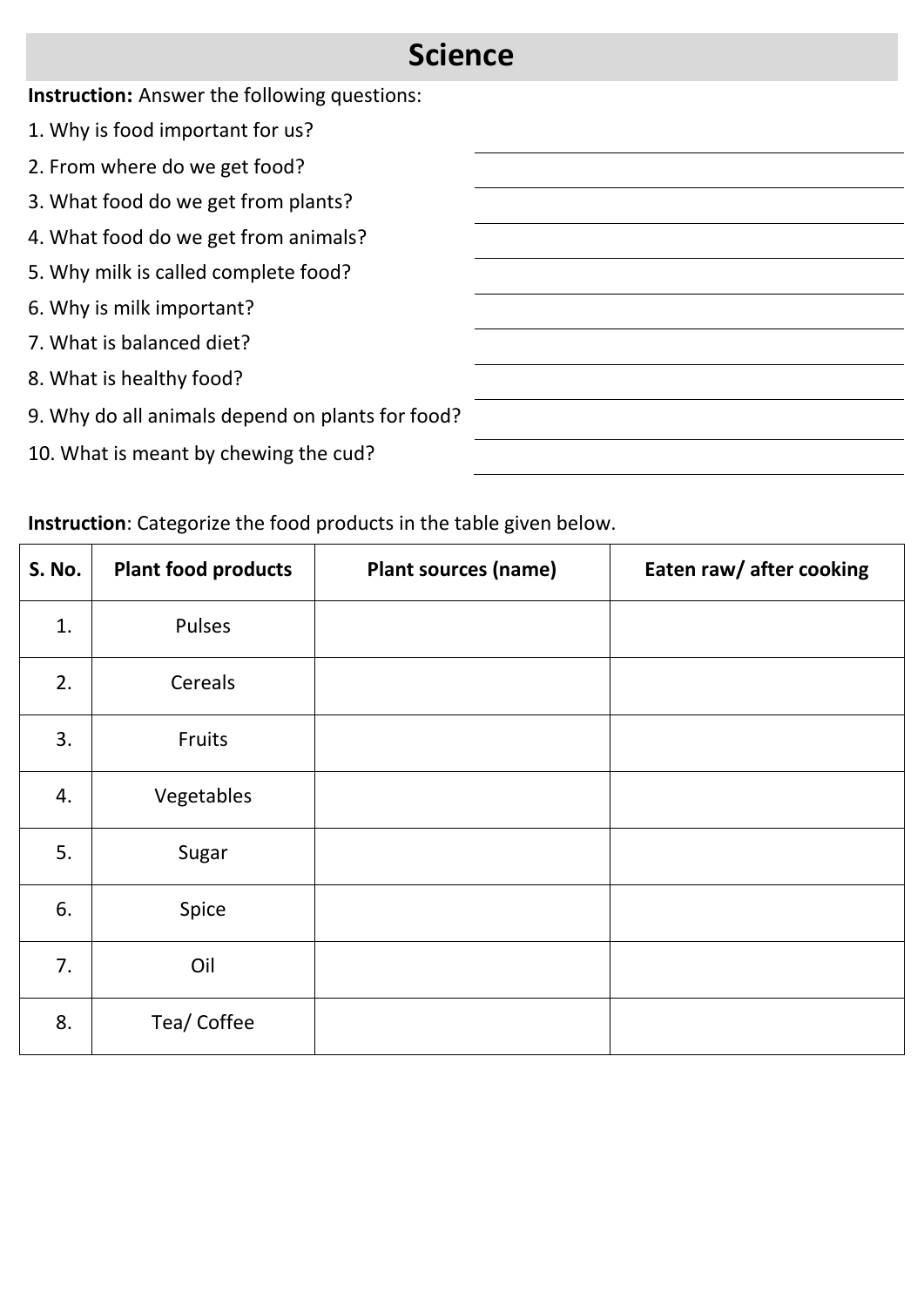#### **Instruction**: Make a list of animals and birds around you and categorize them.

| S. No. | Herbivores | Carnivores | <b>Omnivores</b> | Scavenger |
|--------|------------|------------|------------------|-----------|
| ⊥.     |            |            |                  |           |
| 2.     |            |            |                  |           |
| 3.     |            |            |                  |           |
| 4.     |            |            |                  |           |
| 5.     |            |            |                  |           |

#### **Instruction**:

See different kinds of animals and birds surrounding you and observe what they eat. Make a list of them and write the type of food they eat.

| S. NO. | Animals | Type of food they eat | S. No | <b>Birds</b> | Type of food<br>they eat |
|--------|---------|-----------------------|-------|--------------|--------------------------|
| 1.     |         |                       | 1.    |              |                          |
| 2.     |         |                       | 2.    |              |                          |
| 3.     |         |                       | 3.    |              |                          |
| 4.     |         |                       | 4.    |              |                          |
| 5.     |         |                       | 5.    |              |                          |

**Instruction**: Match the items.

Cereals **I exercise Cereals Exercise EXEC** Herbivores **EXECUTE:**  $\blacksquare$  Materials required to prepare a dish Carnivores any kind of grain food Omnivores **EXECUTE:** Sequence of organism interdependent for food Scavengers **I Exercise EXEC CONSIDER EXECUTE:** Ingredients  $\Box$ Food chain  $\blacksquare$ 

### **ACTIVITY**

 Collect the pictures of food items generally eaten by people of different regions of our country. Paste these pictures on a large outline map of Pakistan. Display it in your classroom.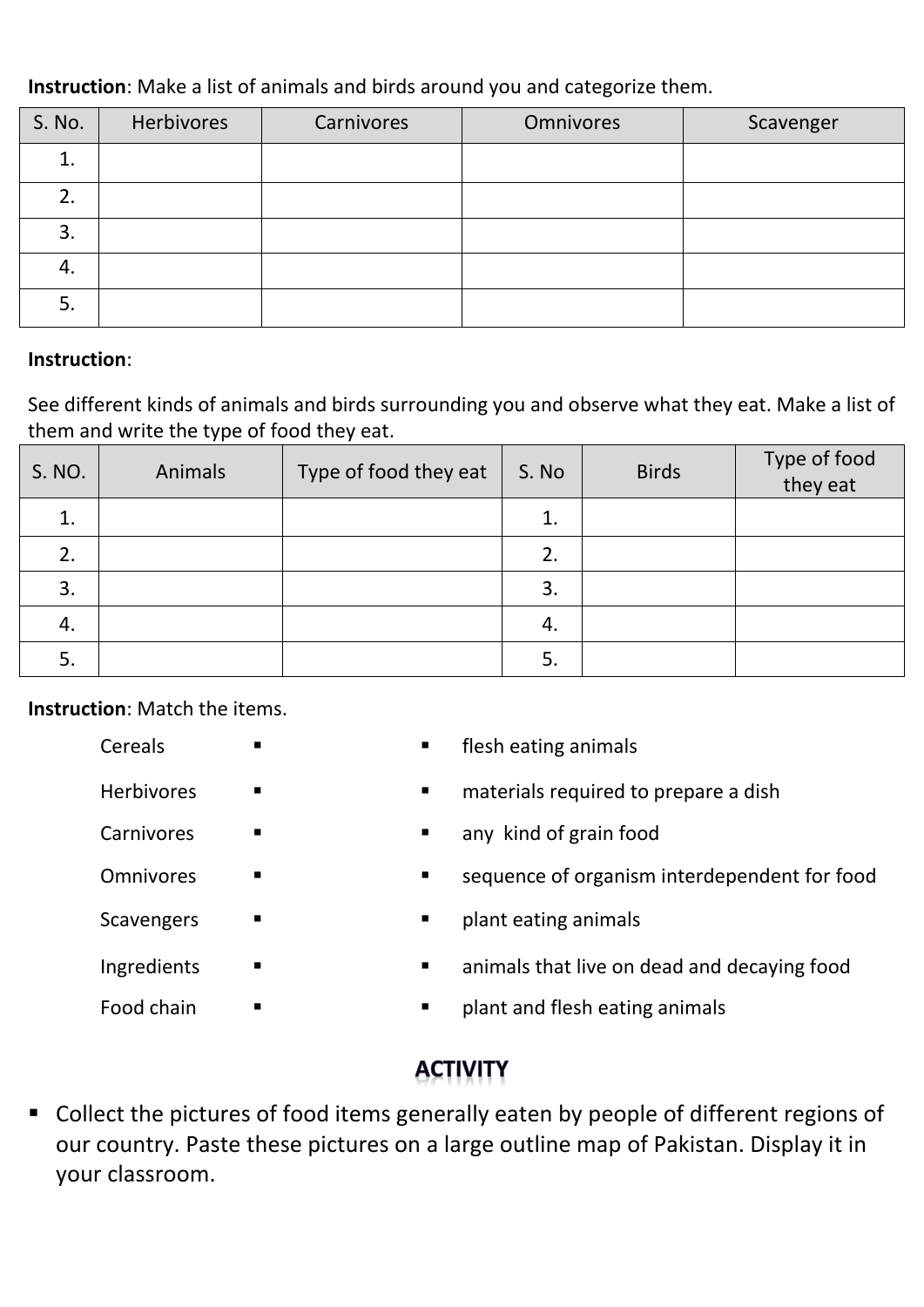### **Computer**

**Instructions:** Write 'T' for True and 'F' for false.

- i. Motherboard is the main circuit of the computer.
- ii. DOS stands for Directory Operating System.
- iii CPU stands for Control Processing Unit.
- iv. Every window that we open appears on Taskbar.
- v. When a file or folder has a hidden property, it will look.
- vi. All the storage devices appear on My Computer.

**Instructions:** Write the names of the objects pointed out.

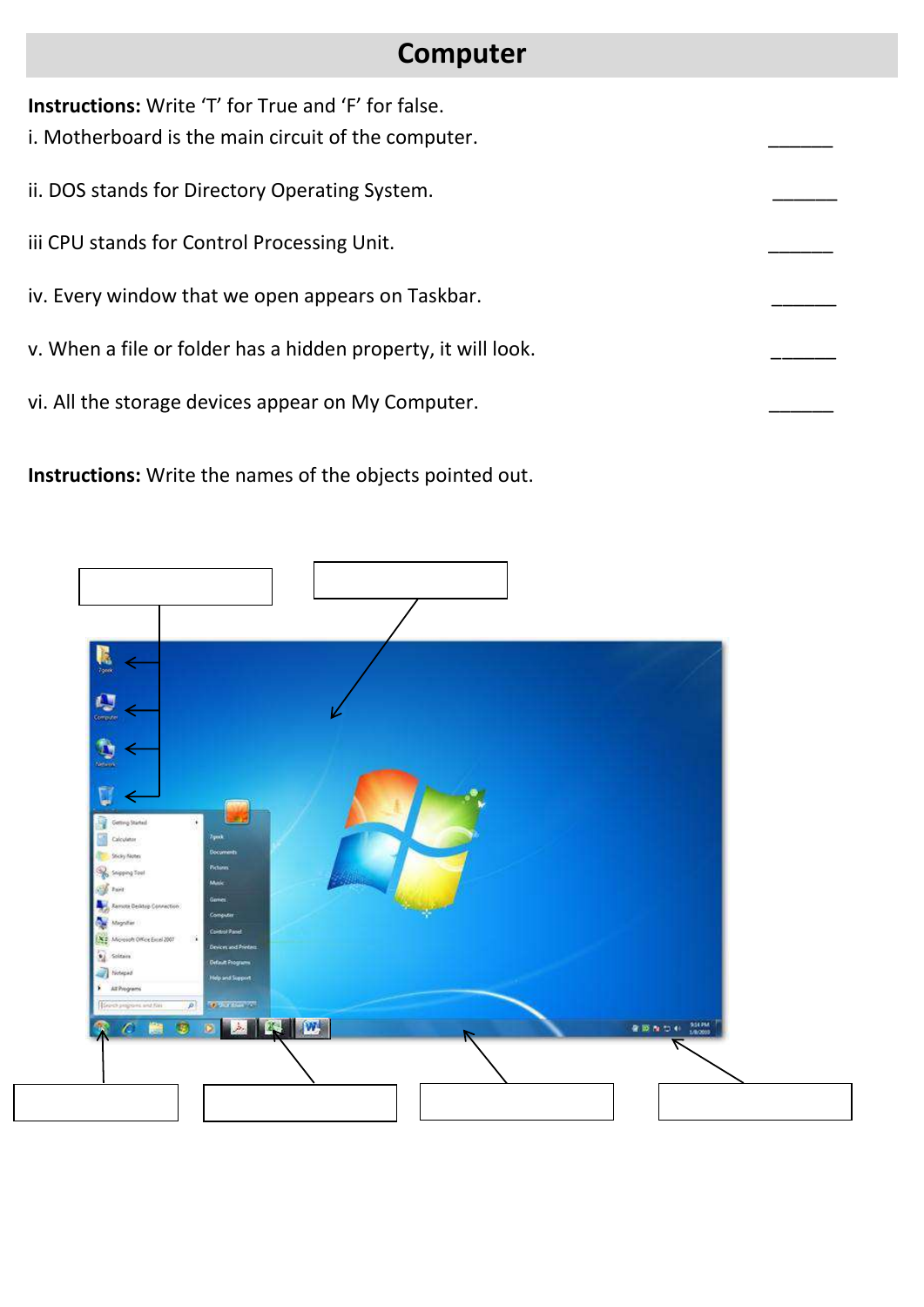**Instructions:** Identify the words with the help of given hints and then find them in this puzzle box and circle them.

i. Electrical and mechanical part of a computer. **hardware**

ii It helps you record your voice. \_\_\_\_\_\_\_\_\_\_\_\_\_\_\_\_\_\_\_

iii. We can convert our physical documents into digital content through it. \_\_\_\_\_\_\_\_\_\_\_\_\_\_\_\_\_\_\_\_\_\_\_\_

iv. It is the first screen when your computer has fully functional with MS -Windows.

v. A basic image editing program. \_\_\_\_\_\_\_\_\_\_\_\_\_\_\_

vi. It helps to manage all the programs that are running.

| $\pmb B$                                                                              | $\mathsf{H}$ | $\mathsf D$                                                                           | ${\sf E}$    | $\mathsf{S}$              | $\mathsf K$               | T                         | $\mathbf O$        | $\boldsymbol{\mathsf{P}}$                                                             | $\mathsf{S}$ |
|---------------------------------------------------------------------------------------|--------------|---------------------------------------------------------------------------------------|--------------|---------------------------|---------------------------|---------------------------|--------------------|---------------------------------------------------------------------------------------|--------------|
| $\mathsf{S}$                                                                          | $\mathsf{S}$ | $\mathbf{A}$                                                                          | $\mathsf T$  | $\mathsf{A}$              | $\mathsf S$               | $\mathsf K$               | $\, {\bf B} \,$    | $\mathsf{A}$                                                                          | ${\bf R}$    |
| $\mathsf{M}% _{T}=\mathsf{M}_{T}\!\left( a,b\right) ,\ \mathsf{M}_{T}=\mathsf{M}_{T}$ | $\mathbf{I}$ | $\mathsf C$                                                                           | ${\sf R}$    | $\mathbf O$               | $\boldsymbol{\mathsf{P}}$ | H                         | $\mathbf O$        | $\mathbf N$                                                                           | $\sf E$      |
| $\mathbf Z$                                                                           | $\mathsf S$  | $\mathbf M$                                                                           | $\mathbf{A}$ | $\mathbf D$               | G                         | $\mathbf{A}$              | $\pmb B$           | J                                                                                     | $\mathbf D$  |
| $\mathbf D$                                                                           | $\mathsf{H}$ | $\pmb{\mathsf{J}}$                                                                    | ${\sf R}$    | $\boldsymbol{\mathsf{N}}$ | W                         | $\boldsymbol{\mathsf{P}}$ | $\mathbf{I}$       | $\mathsf{M}% _{T}=\mathsf{M}_{T}\!\left( a,b\right) ,\ \mathsf{M}_{T}=\mathsf{M}_{T}$ | ${\sf R}$    |
| ${\sf E}$                                                                             | $\mathsf{S}$ | G                                                                                     | ${\sf R}$    | $\mathsf{P}$              | $\boldsymbol{\mathsf{N}}$ | $\mathsf{A}$              | $\pmb{\mathsf{J}}$ | $\boldsymbol{\mathsf{N}}$                                                             | $\mathbf{A}$ |
| $\boldsymbol{\mathsf{S}}$                                                             | $\mathbf{Z}$ | $\mathsf{M}% _{T}=\mathsf{M}_{T}\!\left( a,b\right) ,\ \mathsf{M}_{T}=\mathsf{M}_{T}$ | G            | $\pmb B$                  | $\boldsymbol{\mathsf{P}}$ | ${\sf E}$                 | $\mathsf R$        | $\mathsf{H}%$                                                                         | $\mathbf T$  |
| $\boldsymbol{\mathsf{K}}$                                                             | $\mathsf C$  | ${\sf E}$                                                                             | $\mathbf J$  | $\mathsf{A}$              | D                         | $\mathsf H$               | ${\sf R}$          | ${\sf E}$                                                                             | ${\sf R}$    |

**Instructions:** Short question and answers:

**1. [What is the relationship between operating systems and computer hardware?](https://www.tutorialspoint.com/operating_system/os_overview_qa1.htm)**

\_\_\_\_\_\_\_\_\_\_\_\_\_\_\_\_\_\_\_\_\_\_\_\_\_\_\_\_\_\_\_\_\_\_\_\_\_\_\_\_\_\_\_\_\_\_\_\_\_\_\_\_\_\_\_\_\_\_\_\_\_\_\_\_\_\_\_\_

**\_\_\_\_\_\_\_\_\_\_\_\_\_\_\_\_\_\_\_\_\_\_\_\_\_\_\_\_\_\_\_\_\_\_\_\_\_\_\_\_\_\_\_\_\_\_\_\_\_\_\_\_\_\_\_\_\_\_\_\_\_\_\_\_\_\_\_\_\_**

**2. Explain the main purpose of an operating system?**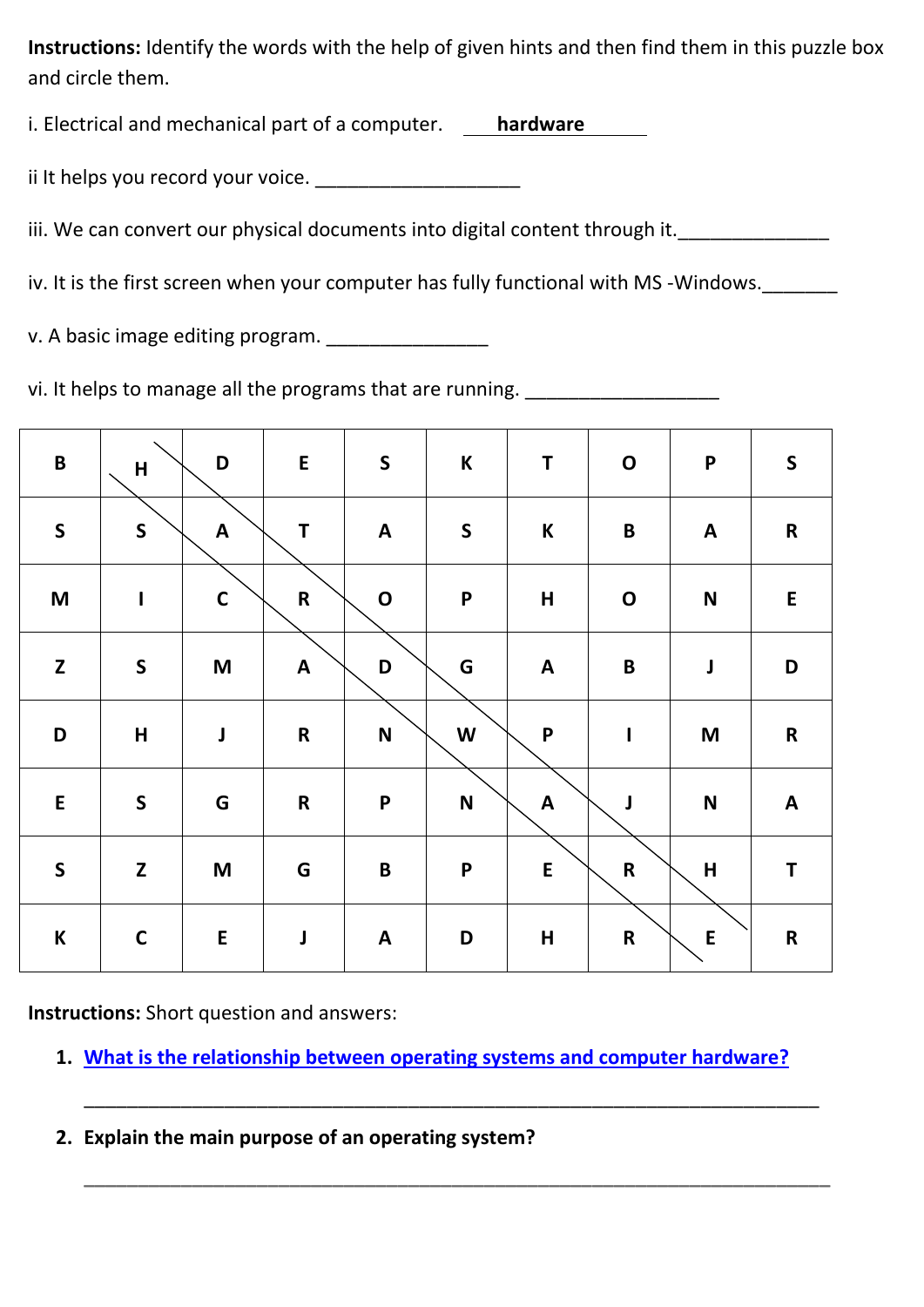# **Social Studies**

### **Assignment 1: Give the Examples of Three Types of Geography**.

| <b>Human Geography</b> | <b>Environmental Geography</b> |
|------------------------|--------------------------------|
|                        |                                |
|                        |                                |
|                        |                                |
|                        |                                |
|                        |                                |
|                        |                                |
|                        |                                |
|                        |                                |
|                        |                                |
|                        |                                |
|                        |                                |
|                        |                                |
|                        |                                |
|                        |                                |
|                        |                                |
|                        |                                |
|                        |                                |
|                        |                                |
|                        |                                |
|                        |                                |
|                        |                                |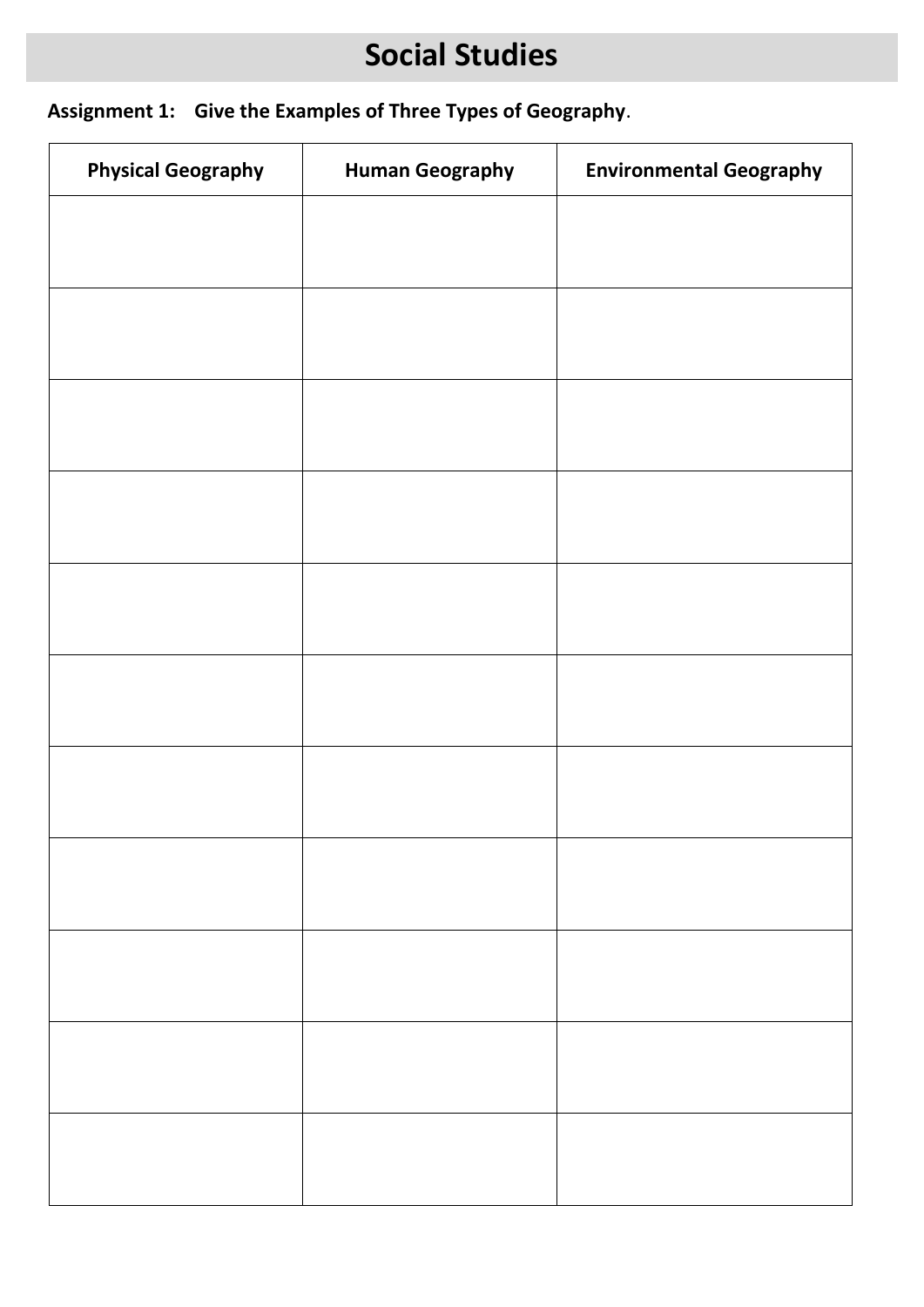### **Assignment 2: Match the Column**

| Sr.No        | <b>Statements</b>                                                                                                           | <b>Options</b> |
|--------------|-----------------------------------------------------------------------------------------------------------------------------|----------------|
|              | The study of the shape and features of land                                                                                 | Human          |
| a            | surfaces.                                                                                                                   | Geography      |
| $\mathbf b$  | The study of places and the relationships                                                                                   | Physical       |
|              | between people and their environments.                                                                                      | Geography      |
|              | A branch of geography dealing with natural                                                                                  | Environmental  |
| $\mathsf{C}$ | features.                                                                                                                   | geography      |
|              | A branch of geography dealing with how human                                                                                |                |
| d            | activity affects or is influenced by the earth's                                                                            | Coast          |
|              | surface.                                                                                                                    |                |
|              | A branch of geography that describes the spatial                                                                            |                |
| e            | aspects of interactions between humans and the                                                                              | Topography     |
|              | natural world.                                                                                                              |                |
|              | A part of the land adjoining or near the sea                                                                                | Glacier        |
| g            | a slowly moving mass or river of ice formed by the<br>accumulation and compaction of snow on mountains or<br>near the poles | Geography      |

### **Assignment 3:** Write True or False

| Sr.No        | <b>Statements</b>                                                  | True / False |
|--------------|--------------------------------------------------------------------|--------------|
|              | Human Geography is the study of the shape and features of land     |              |
| a            | surfaces.                                                          |              |
|              | Topography is the study of places and the relationships between    |              |
| $\mathsf b$  | people and their environments.                                     |              |
|              | Physical Geography is the branch of geography dealing with natural |              |
| $\mathsf{C}$ | features.                                                          |              |
|              | Human Geography is the branch of geography dealing with how        |              |
| d            | human activity affects or is influenced by the earth's surface.    |              |
|              | Geography that describes the spatial aspects of interactions       |              |
| e            | between humans and the natural world.                              |              |
| $\mathbf f$  | Geography has six main branches.                                   |              |
| g            | Only the River Indus originates from the northern mountain ranges. |              |
| h            | Human geography tells us why people migrate to other areas.        |              |
|              | Sindh and Baluchistan are coastal areas.                           |              |
|              | Geography is the mother of science.                                |              |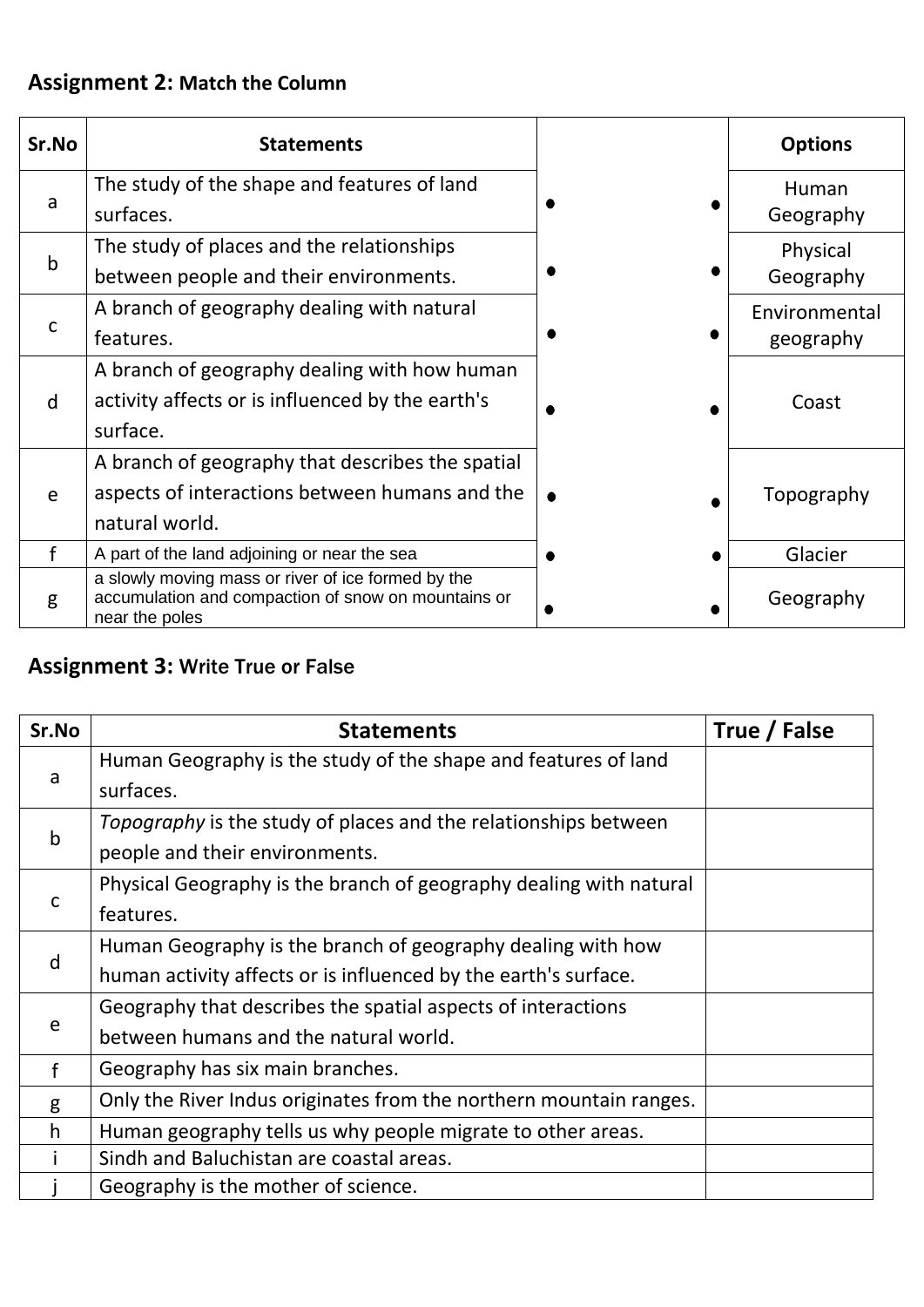# **Assignment 4:** Choose the name from the list for the Images given below:

|      | <b>Human Geography</b> | <b>Coastal Area</b> | <b>Environmental Geography</b> | Glacier | <b>Physical Geography</b> |  |
|------|------------------------|---------------------|--------------------------------|---------|---------------------------|--|
| S.no |                        | Image               | <b>Name</b>                    |         |                           |  |
| i.   |                        |                     |                                |         |                           |  |
| ii.  |                        |                     | <b>ISLANDS</b>                 |         |                           |  |
| iii. |                        |                     |                                |         |                           |  |
| iv.  |                        |                     |                                |         |                           |  |
| v.   |                        |                     |                                |         |                           |  |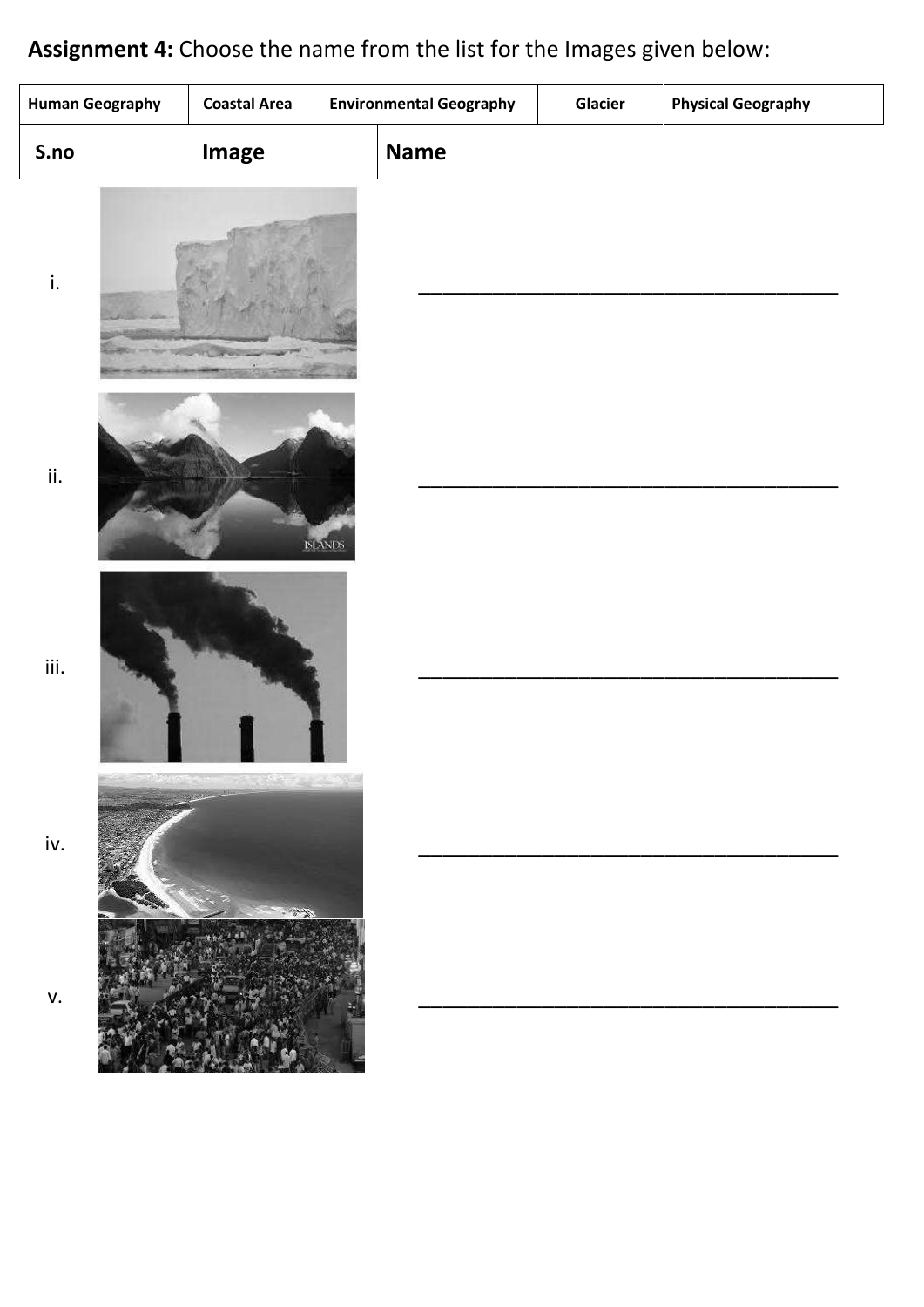سوال نمبر 5: معلم کی اہمیت کے عنوان پر مضمون <del>لکھی</del>ے۔ وجاب:

نوٹ: کاپی اور کتاب میں کر ایا گیاتمام کام یاد کرکے آئے۔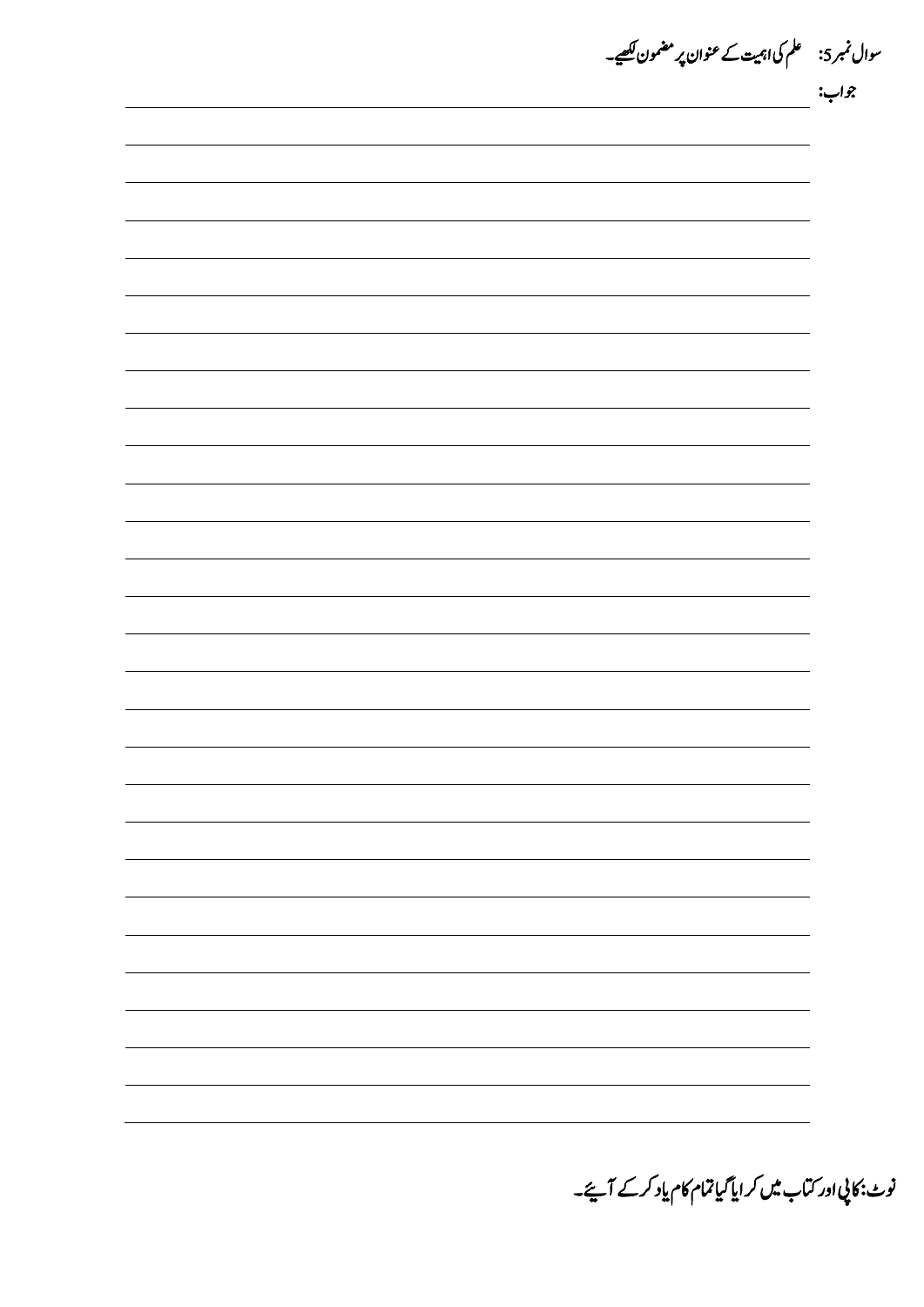## سوال نمبر ۴: دی گئی عبارت پڑھیے اور سوالات کے جوابات مکمل جملوں کی صورت میں تحریر کیچیے۔

مچھلی کی افادیت سے انکار نہیں کیاجا سکتااس کی لذت لاجواب ہوتی ہے ۔اس کو ہر موسم میں کھاسکتے ہیں البتہ اپنی گرم تاثیر کی وجہ سے سر د موسم میں اس کا استعال زیادہ فائدہ مند رہتا ہے۔ اکثر لوگ اس میں سے آنے والی بو کی وجہ سے اس کو نا پسند کرتے ہیں جبکہ طبی اصولوں کے مطابق ہیہ قوت مدافعت پید اکرنے والی بہترین غذا ہے۔ مچھلی تین سے جار گھنٹے میں ہضم ہو جاتی ہے۔ اس کے کھانے کے فوائد بے شار ہیں۔ بدن میں خون پید اکر تی ہے، بلغم میں کمی کرتی ہے۔ دل، حگر ، دماغ ، گر دوں اور اعصاب کو طاقت دیتی ہے۔ مچھلی کی افادیت سے بھر پور فائدہ اٹھانے کے لیے تازہ مچھلی کی پیچان سے آگاہی ضروری ہے۔ مچھلی خرید تے ہوئے ان باتوں کا خیال رکھیے۔ 1۔ گلیپھڑے گلانی<sub>ا</sub>ر نگ کے ہوں لال نہ ہوں۔  $\overline{1}$ 2۔ اس میں بد بونہ ہو۔اس کی رنگت ساہ نہ ہو۔ 3۔اس کی حلد گیلی اور حچونے پر چیکنے والی محسوس ہو۔ سوال نمبر 1: سمچھلی کوناپسند کرنے کی کیاوجہ ہے؟ وجاب: سوال نمبر 2: سمچھلی کوکس موسم میں زیادہ کھایاجا تاہے اور کیوں؟ وجاب: سوال نمبر 3: سمچھلی کے کھانے کے دوفوائد تحریر کیجیے۔ وجاب: سوال نمبر4: میتخارہ مچھلی کی کیا پیچان ہوتی ہے؟ وجاب: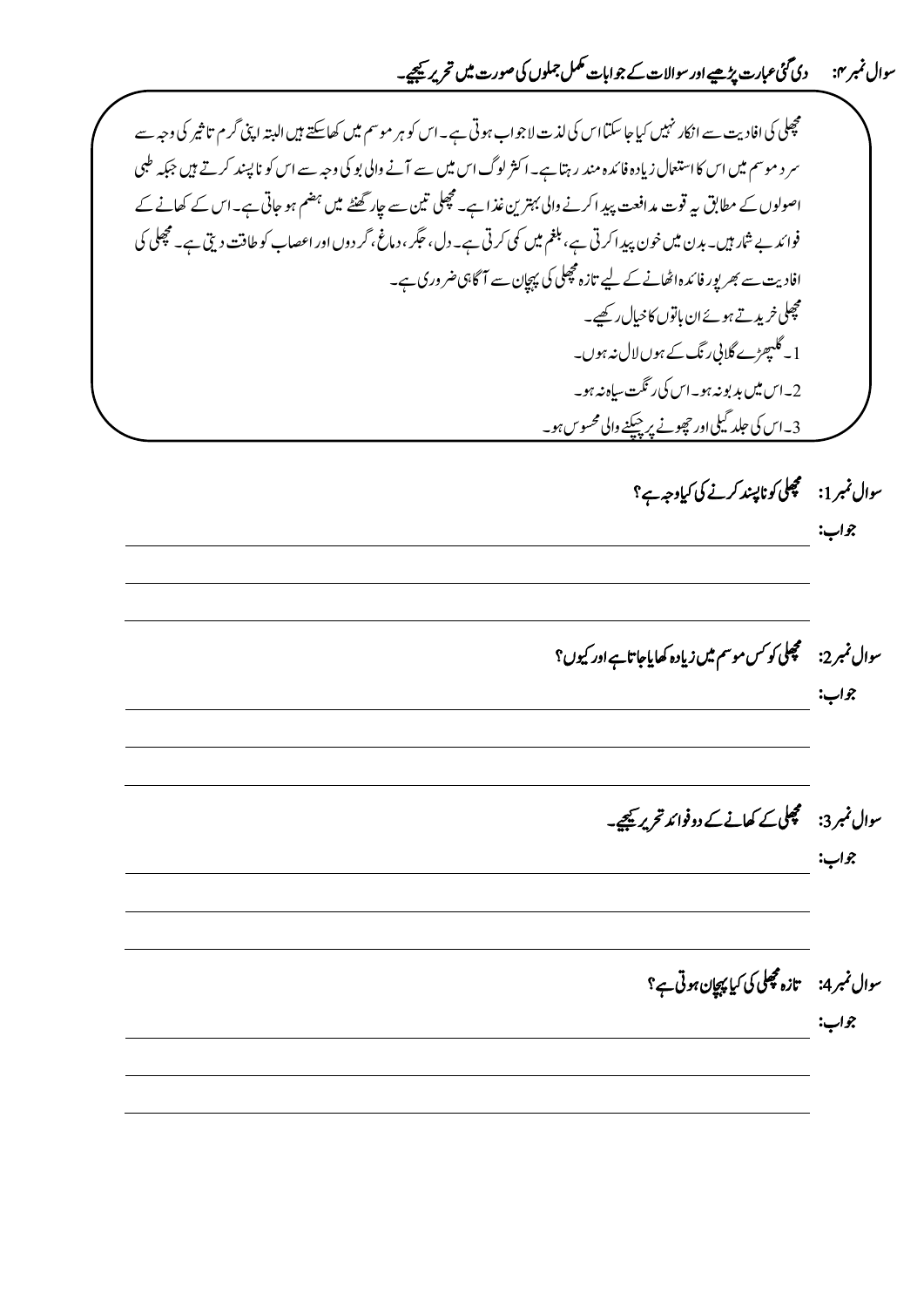

الفاظ سازی

سوال نمبرا: درج ذیل الفاظ کے معنی تحریر کیجیے۔

| موء | الفاظ      | موء | الفاظ                     |
|-----|------------|-----|---------------------------|
|     | فلك        |     | ÷.                        |
|     | لردٍراه    |     | ر<br>م <sub>شت</sub> خاکی |
|     | خو د بخو د |     | انس و جاں                 |
|     | هكشال      |     | چېل قد می                 |

# سوال نمبر ٢: درج ذیل الفاظ/محاورات کواپنے جملوں میں استعال کیجیے۔

ے

| بھلے | الفاظ                    |
|------|--------------------------|
|      | شاباش                    |
|      | تابلیت<br>محقلمند        |
|      |                          |
|      | سلطنت<br>——              |
|      | عكمت                     |
|      | $\bullet\bullet$<br>وجبر |
|      | .<br>قابلى <sub>ت</sub>  |

یقیلخت اھکلیئ



| معدنيات | ٠١١<br>$\sim$ | ккіі<br>., | فلنس قشال |
|---------|---------------|------------|-----------|
|---------|---------------|------------|-----------|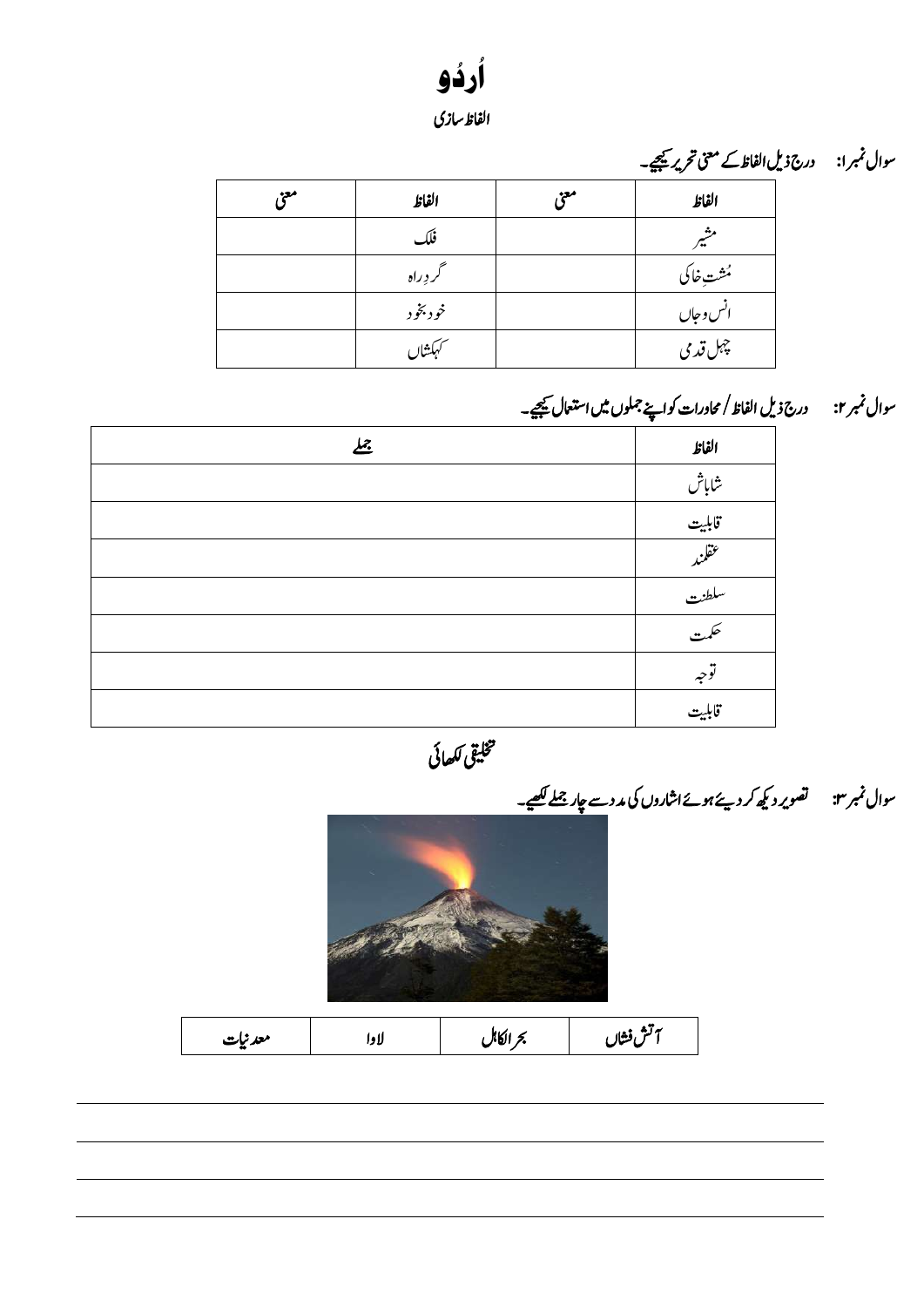viii. اذان کی فضیات میں کوئی ایک حدیث بیان <u>تیجی</u>ے۔ جواب: ix. مصر پیبیہ کے مقام پر ظاہر ہونے والا معجزہ بیان <u>تیجی</u>ے۔ جواب: x. حلص صلح حدیبیہ کی شرائط میں سے کوئی پانچ شرائط لکھیے۔ وجاب: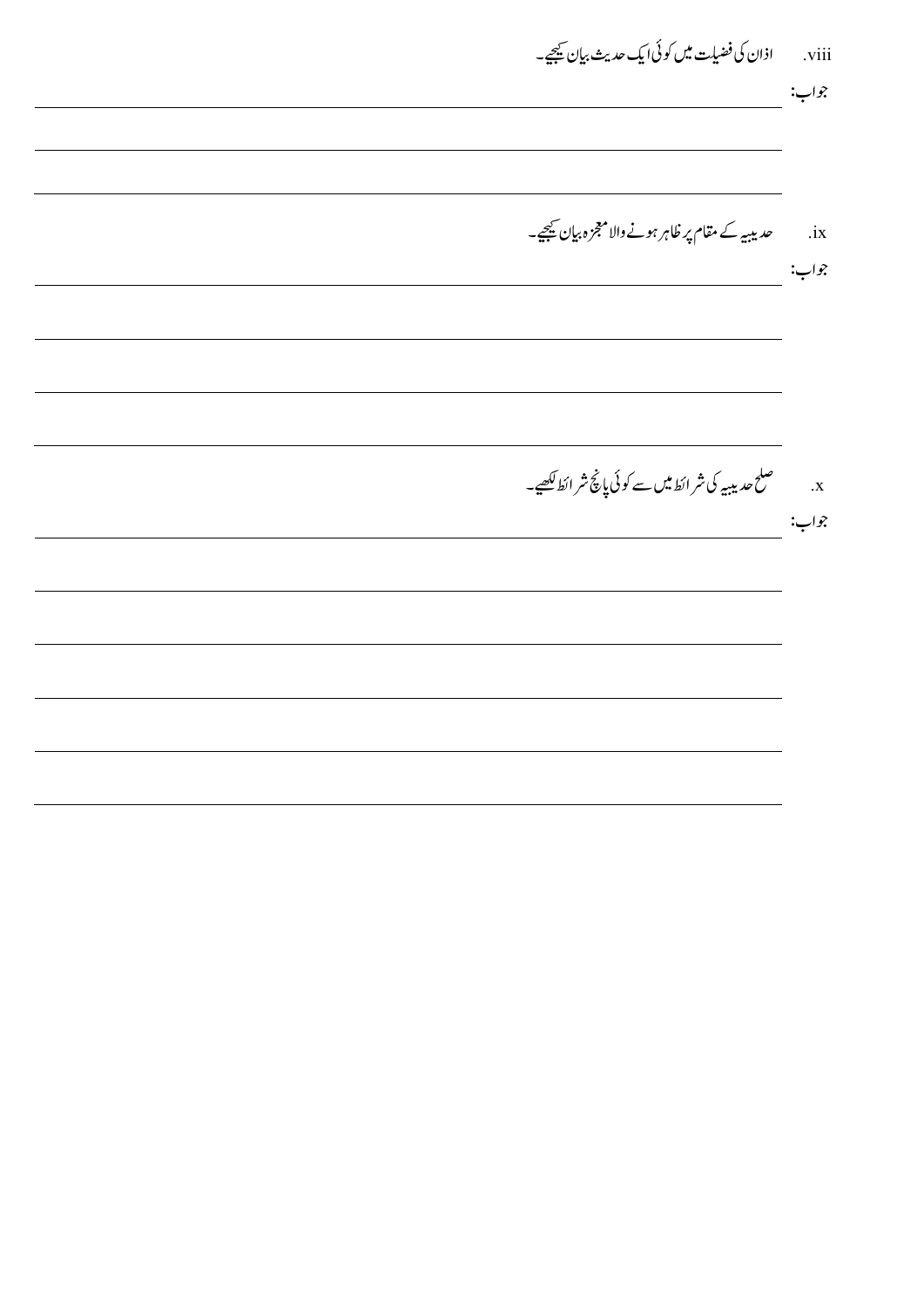اسلام**یات** ■ سوالات کے جوابات <del>ک</del>ھیے۔ i. سورةاللهب پيارے آ قاصَلَّى اللهُ تَعَانىٰ عَلَيۡدِوَاٰلِهٖوَسَلَّٰهَ كے َس دشمن كى مذمت ميں نازل ہوئى؟ ً<br>۽ <u>َ</u> ہ<br>آ <u>ً</u> َ ى <u>:</u> ֦֧<u>֓</u> .<br>آ <u>ً</u> ى َ َ ہ<br>آ ة<br>أ ٍ<br>پ جواب:<br>ii. ابولہب کی بیوی کانام کیاتھا؟ جواب: .<br>iii. توحید کامفہوم بیان <u>شیح</u>ے۔ وجاب: iv. دیتھیں او حید سے متعلق قر آن مجید کی کسی ایک آیت کاتر جمہ کھیے۔ وجاب: v. رشک یک ینتک ںیمسق ںیہ ؟ ایبن ےیجیک۔ وجاب: vi. اذان کالغوی اور اصطلاحی معنی بیان <u>سیجی</u>ے جواب: vii. اذان وا قامت میں فرق بیان <u>تیجی</u>ے۔ وجاب: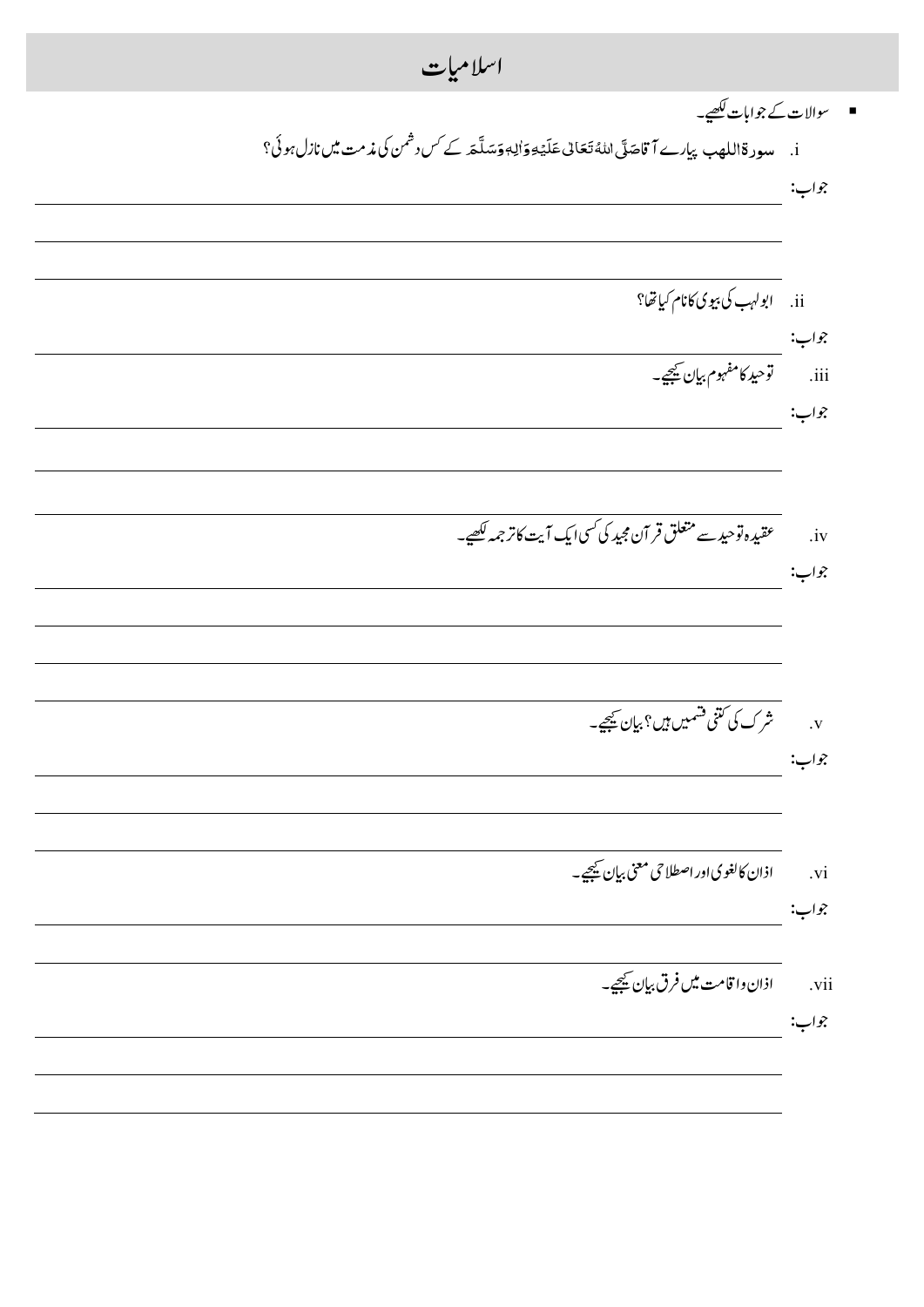مدنی تربیت ہوم درک برائے(جماعت، ششم) ماہِر مضان المبارک۔2019

 *دمین وھپل* رباےئ *رہیب وہم ورک ت* 

- رگویمں یک یٹھچ ںیم راضمن اابملرک ےک اب ربتک امہ ےئلیک دمین رتتیب اک وہم ورک امتم ہبلط وک دای اج راہ ےہ ۔
- وادلنی ےس زگارش ےہ ہک روزاہن ےک لمع اےنپ دمین ےّنم/دمین یّنم ےسرکواےنےک دعب یج اہں ےک اکمل ںیم) (اک اشنن اگلںیئ اور یسک دن لمع رہ اجےن یک وصرت ںیم )O)اک اشنن اگلںیئ یسک دن اک لمع رہ اجےن یک وصرت ںیم دورسے دن اس رپ عمل کی صورت میں بھی ہدف یورامان لیاجائیگا۔
	- امہِراضمناابملرکےکلمکم وہےن ےک دعب وپرے امہ یک اکررکدیگ وادل/رسرپتس رحتری رکےن ےک دعب اےنپ دطختس رفامںیئ ۔
	- رحتریااوجدمینوھپلےھکلاجںیئےگاُنےکےیلاالسایمتیکاکیپےکٓارخیدساحفصتاامعتسلےئجیکوجہکرگویمںیکویٹھچںےکیمیلعتوہمورک ےک اسھت عمج رکواےئ اجںیئ ےگ ۔
		- الکس حطس رپ ادتبایئ نیت وپزنشی وہڈلرزہک نج ےک بس ےس زایدہ رتہیب دمین وھپولں رپ لمع وہاگ اور وادل/رسرپتس ےک دطختس یھب وہےگناںیہن احتفئ یھب شیپ ےئک اجںیئ ےگ۔
			- ویہیم 01دونں ںیم ےس 91دن ، اور ہتفہ وار 4ںیم ےس 0وتفہں رپ لمع وہےن یک وصرت ںیم وہ لمع امن ایل اجاگیئ۔

|        | درست جواب ہونے کی صورت میں (مسلم کانشان لگائیں اور کسی دن عمل رہ جانے کی صورت میں (O) کانشان لگائیں |    |    |  |    |    |    |    |        |          |    |    |    |    |    | مدني كام                                                                                                                                                            | تمبر شار |
|--------|-----------------------------------------------------------------------------------------------------|----|----|--|----|----|----|----|--------|----------|----|----|----|----|----|---------------------------------------------------------------------------------------------------------------------------------------------------------------------|----------|
|        |                                                                                                     |    |    |  |    |    |    |    |        | $\sigma$ |    |    |    |    |    |                                                                                                                                                                     |          |
| ميز ان |                                                                                                     |    |    |  |    |    |    |    |        |          |    |    |    |    |    | فرمان مصطفٰی صَلَّی اللّٰہُ تَعَالٰی عَلَیْدِ وَاٰلِهٖ وَسَلَّٰھَ : جس نے مجھ پرایکَ بار درود پاکَ پڑھا\ملّٰہ عَذَّوَجَلَّ اُس پَر د س رحمتیں بھیجتاہے۔(ملم شریف) [ |          |
|        |                                                                                                     | 29 | 28 |  | 26 | 25 | 24 | 23 | $22\,$ | 21       | 20 | 19 | 18 | 17 | 16 |                                                                                                                                                                     |          |
|        |                                                                                                     |    |    |  |    |    |    |    |        |          |    |    |    |    |    | ۔<br>ایپا آج آپ نے کم از کم313 بار درود پاک پڑھنے کی سعادت حاصل کی ؟                                                                                                |          |
|        |                                                                                                     |    |    |  |    |    |    |    |        | 6        |    |    |    |    |    |                                                                                                                                                                     |          |
| ميز ان |                                                                                                     |    |    |  |    |    |    |    |        |          |    |    |    |    |    | جس نے ماں کے قد موں کو بوسہ دیا گو یااس نے جنت کی چو کھٹ کو بوسہ دیا۔ (ڈر مخار)<br> <br>  کیاآج آپ نے اپنے والدین کی دست بوسی یا قدم بوسی کی؟                       |          |
|        |                                                                                                     | 29 |    |  | 26 | 25 | 24 | 23 | 22     | 21       | 20 | 19 | 18 |    | 16 |                                                                                                                                                                     |          |
|        |                                                                                                     |    |    |  |    |    |    |    |        |          |    |    |    |    |    |                                                                                                                                                                     |          |

 *ویہیم دمین رہیب وہم ورک ت*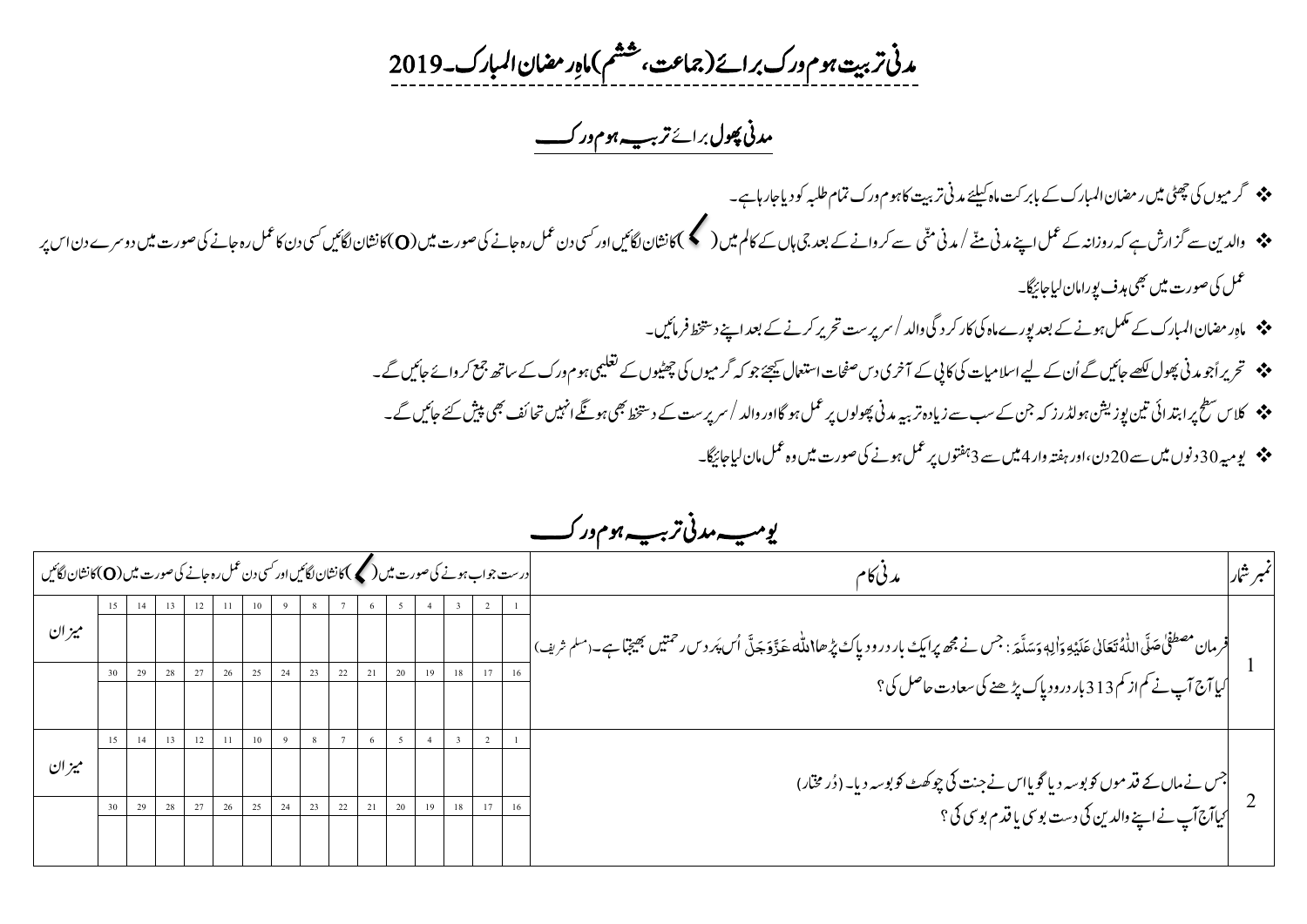|       |        |       |  |                         | 13 12 11 10 9 8                                           | 7 <sup>7</sup>   | 6               | $5\overline{)}$                                            |                |                         |                 |    |                                                                                                                                                          |                |
|-------|--------|-------|--|-------------------------|-----------------------------------------------------------|------------------|-----------------|------------------------------------------------------------|----------------|-------------------------|-----------------|----|----------------------------------------------------------------------------------------------------------------------------------------------------------|----------------|
| ميزان |        |       |  |                         |                                                           |                  |                 |                                                            |                |                         |                 |    | فرمان مصطفى حَهدَّى\مَلْهُ تَعَانىٰ عَلَيْهِ وَ\ٰنِهِۥوَسَدَّءَ: جب تم گھر میں آؤتوگھر والوں کو سلام کر واور جب حاؤتر جھی سلام کرکے حاؤ۔(شعبالایمان)<br> |                |
|       |        |       |  |                         | 29   28   27   26   25   24   23   22   21   20   19   18 |                  |                 |                                                            |                |                         | 17              |    | <br>  کیا آج آپ نے اپنے گھر والوں،ر شتے داروں، پڑوسیوں کو آتے جاتے سلام کیا؟                                                                             |                |
|       |        |       |  |                         |                                                           |                  |                 |                                                            |                |                         |                 |    |                                                                                                                                                          |                |
|       | $14 -$ |       |  | $13 \t12 \t11 \t10 \t9$ |                                                           | $8 \overline{7}$ | 6 <sup>1</sup>  | $\frac{5}{2}$                                              | 4 <sup>1</sup> | $\overline{\mathbf{3}}$ | $\overline{2}$  |    |                                                                                                                                                          |                |
| ميزان |        |       |  |                         |                                                           |                  |                 |                                                            |                |                         |                 |    | " نبى كريم صَلَّى\مَلْهُ تَعَالىٰ عَلَيْهِ وَاٰلِهِ وَسَلَّعَ سرانور پراكثر عمامه شريف سجائے ركھتے تھے "                                                 |                |
|       |        |       |  |                         | 29   28   27   26   25   24   23   22   21   20           |                  |                 |                                                            |                | $19$ 18                 | 17              | 16 | کیا آج آپ نے سارادن پاکم از کم نمازوں کے دوران عمامہ شریف سر پہ سجائے رکھنے کی سعادت حاصل کی ؟(طلباءکے لیے)                                              | $\overline{4}$ |
|       |        |       |  |                         |                                                           |                  |                 |                                                            |                |                         |                 |    |                                                                                                                                                          |                |
|       |        |       |  |                         |                                                           |                  |                 |                                                            |                |                         |                 |    |                                                                                                                                                          |                |
|       |        |       |  | $14$ 13 12 11 10 9      | $\sim$ 8                                                  | 7 <sup>7</sup>   | $6\overline{)}$ | 5 <sup>7</sup>                                             |                |                         |                 |    | فرمان مصطفٰی حَمدتؓ \مڈھُ قعَانیٰ عَلَیۡہِ وَاٰلِہٖوَسَلَّۃَ: قیامت کے دن بندے کے اعمال میں سب سے پہلے نماز کاسوال ہو گاا گروہ درست ہوئی تواُس           |                |
| ميزان |        |       |  |                         |                                                           |                  |                 |                                                            |                |                         |                 |    |                                                                                                                                                          |                |
|       |        |       |  |                         | 29 28 27 26 25 24 23 22 21 20 19 18                       |                  |                 |                                                            |                |                         | 17              |    | نے کامیابی پائی اور اگر اس میں کمی ہو ئی تو وہ رسواہو ااور اُس نے نقصان اُٹھایا۔ ( کنز العمال )                                                          |                |
|       |        |       |  |                         |                                                           |                  |                 |                                                            |                |                         |                 |    | کیا آج آپ نے پانچوں نمازیں باجماعت مسجد میں ادا کیں؟<br>۔                                                                                                |                |
|       |        |       |  |                         |                                                           |                  |                 |                                                            |                |                         |                 |    | (طالبات اپنے گھروں میں ہی بغیر جماعت کے پابندی دقت کے ساتھ اداکریں)                                                                                      |                |
|       |        |       |  |                         |                                                           |                  |                 |                                                            |                |                         | $\overline{2}$  |    |                                                                                                                                                          |                |
|       |        |       |  |                         | $14$ 13 12 11 10 9 8 7 6 5 4 3                            |                  |                 |                                                            |                |                         |                 |    |                                                                                                                                                          |                |
| ميزان |        |       |  |                         |                                                           |                  |                 |                                                            |                |                         |                 |    |                                                                                                                                                          |                |
|       |        |       |  |                         | 29 28 27 26 25 24 23 22 21 20 19 18                       |                  |                 |                                                            |                |                         | 17 <sup>°</sup> |    | 6   کیاآج آپ نے کم از کم ایک گھنٹہ بارہ منٹ مدنی چینل دیکھا؟                                                                                             |                |
|       |        |       |  |                         |                                                           |                  |                 |                                                            |                |                         |                 |    |                                                                                                                                                          |                |
|       |        |       |  |                         |                                                           |                  |                 |                                                            |                |                         |                 |    |                                                                                                                                                          |                |
|       |        |       |  |                         | $14$ 13 12 11 10 9 8 7 6 5 4 3                            |                  |                 |                                                            |                |                         | $\overline{2}$  |    | (آخرت کے بارے میں ) گھڑی ٹھر غور و فکر کر نا 60 سال کی عبادت سے بہتر ہے۔(جامع صغیر)                                                                      |                |
| ميزان |        |       |  |                         |                                                           |                  |                 |                                                            |                |                         |                 |    |                                                                                                                                                          |                |
|       | 29     | 28 27 |  |                         | 26 25 24 23 22 21 20                                      |                  |                 |                                                            | 19             | 18                      | $17-17$         |    | کیاآج آپ نے سونے سے پہلے فکر مدینہ کی؟ (مدنی انعامات کارسالہ پُر کرنا فکر مدینہ کہلاتا ہے)<br>                                                           | $\overline{7}$ |
|       |        |       |  |                         |                                                           |                  |                 |                                                            |                |                         |                 |    | (40 مدنی انعامات کارسالہ مکتبۃ المدینہ سے حاصل کیاجا کچاہے )                                                                                             |                |
|       | 14     | 12    |  | $11 \quad 10 \quad 9$   |                                                           |                  |                 | $\begin{array}{c ccccc} & 8 & & 7 & & 6 & & 5 \end{array}$ | 4              |                         |                 |    |                                                                                                                                                          |                |
| ميزان |        |       |  |                         |                                                           |                  |                 |                                                            |                |                         |                 |    | کیاآج آپ نے اپنے گھر میں کتاب فیضان ر مضان سے کم از کم 7 منٹ کادرس دیا؟                                                                                  | 8              |
|       |        |       |  |                         |                                                           |                  |                 |                                                            |                |                         |                 |    |                                                                                                                                                          |                |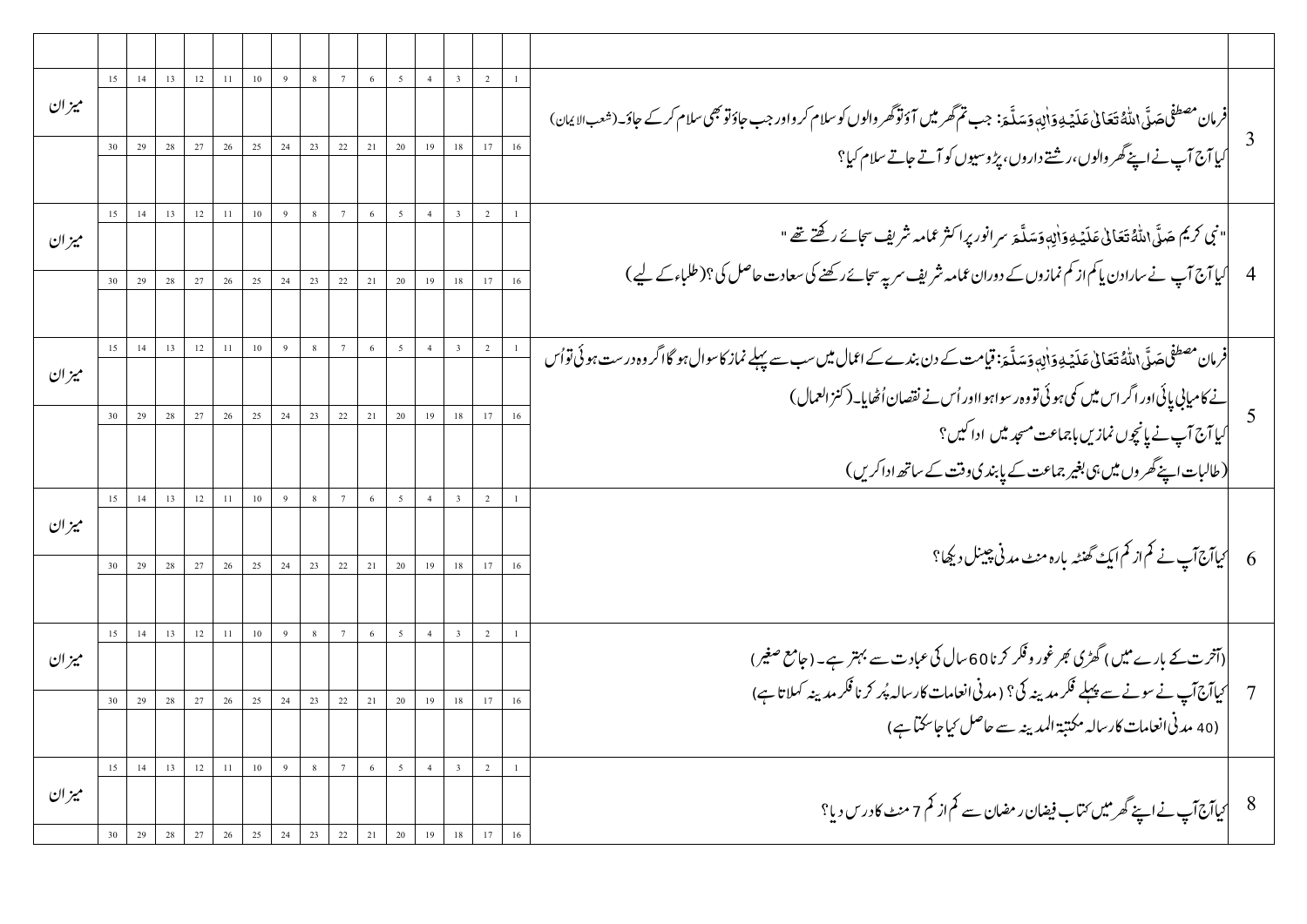| ميزان |    | 13 |    | 11 | 10 | $\overline{9}$ | 8  |    | 6  |    |    |    |  |                                                                                                                                                                                                        |    |
|-------|----|----|----|----|----|----------------|----|----|----|----|----|----|--|--------------------------------------------------------------------------------------------------------------------------------------------------------------------------------------------------------|----|
|       |    |    |    |    |    |                |    |    |    |    |    |    |  | <br> <br> <br> اس طرح ر مضان المبار ک <sup>ے</sup> میں مکل ختم قران کر ناہے)                                                                                                                           |    |
|       |    | 28 |    | 26 | 25 | 24             | 23 | 22 | 21 | 20 | 19 | 18 |  |                                                                                                                                                                                                        |    |
|       |    | 13 | 12 | 11 | 10 |                |    |    | 6  |    |    |    |  | سر کارځېدگّ \ملّٰهُ تَعَانىٰ عَلَيۡهِ وَ\ٰلِهٖوَ مَدَلَّـدَ نے نحو د بھی تراو تَرَادافرمائی اور اس کوخوب پسند بھی فرمایا: چُنانچِهِ مدینے کے سلطان صَلَّى \ملّٰهُ تَعَانىٰ                             |    |
| ميزان |    |    |    |    |    |                |    |    |    |    |    |    |  |                                                                                                                                                                                                        |    |
|       | 30 |    |    |    |    |                | 23 | 22 | 21 |    | 19 | 18 |  | عَلَیۡیُودَاٰنِہٖوَ مَدَلَّۃ کافرمانِ عالیثان ہے،جوایمان وطلب ِتواب کے سبب سے رَ مَضان میں قِیام کرے اُس کے اگلے پچچلے گناہ بخش دیئے جائیں<br>گے۔(بخاری شریف) کیا آج آپ نے نماز تراویح باجماعت ادا کی؟ | 10 |
|       |    |    |    |    |    |                |    |    |    |    |    |    |  |                                                                                                                                                                                                        |    |
|       |    |    |    |    |    |                |    |    |    |    |    |    |  | <br> (طالبات اپنے گھروں میں ہی بغیر جماعت کے اداکریں)                                                                                                                                                  |    |

*رہیب وہم ورک*  ہفت *دار مدنی تربی م*ہوم *ور* کے

| ميزان  | چو تھاہفتہ | تيسراهفته  | دوسراهفته | پہلاہفتہ | کیا آپ نے اس ہفتے اپنے سرپرست کے ساتھ دعوت اسلامی کے ہفتہ وارسنتوں بھرے اجتماع میں شر کت کی پاکم از کم مدنی چینل کے ذریعے اجتماع دیکھا پائنا؟<br>  نیز کم از کم ہر ہفتے پانچ مدنی پھول جو اجتماع میں بیان کیے گئے وہ نوٹ کیے ؟                | -11 |
|--------|------------|------------|-----------|----------|-----------------------------------------------------------------------------------------------------------------------------------------------------------------------------------------------------------------------------------------------|-----|
| ميز ان | چو تھاہفتہ | تيسراهفته  | دوسراهفته | پہلاہفتہ | کیا آپ نے ہریفتے ایک ایک کرکے پی <i>ہ س</i> ور تیں یاد کر <i>کے گھر کے کسی</i> فر د کوسنائی؟<br>  (1_سورەالم نشرح،2_سورةالنتين،3_سورةالقدر،4_سورةاللھب)                                                                                       | -12 |
| ميز ان | چو تھاہفتہ | تيسراهفته  | دوسراهفته | پہلاہفتہ | کیا آپ نے پہلے ہفتے میں پہلا، دوسر ا اور تیسر اکلمہ ،اور دوسرے ہفتے ہیں تھا کہ ،اور تیسرے ہفتے ہیں اچتے ہیں تا پیوالكرسى ياد كركے ہر ہفتے گھر<br>  کے کسی فر د کو بنایا؟                                                                      | 13  |
| ميزان  | چو تھاہفتہ | تيسر اہفته | دوسراهفته | پہلاہفتہ | کیا آپ نے پہلے ہفتے میں عشرہ رحمت کی دعا، دوسرے ہفتے میں عشرہ منفر سے ہفتے میں عشرہ جہنم سے آزادی،اور چوتھے ہفتے میں سورةالقدر یاد کرکے گھر کے کسی فر د کو<br>سائی؟(اسکی تفصیل کتاب فیضان رمضان سے دیکھی جاسکتی ہے )                          | 14  |
| ميزان  | چو تھاہفتہ | تيسراهفته  | دوسراهفته | پہلاہفتہ | کیا آپ نے پہلے ہفتے میں دعائے تراویج، دوسرے ہفتے میں دعائے قنوت،، تیسرے ہفتے میں،اور چوتھے ہفتے میں بالغ مر دوعورت کی نماز جنازہ کی دعایاد کرکے گھر کے کسی<br>  فر د کوسنائی؟(اسکی تفصیل کتاب نماز کے احکام /فیضان ر مضان سے دلچھی جاسکتی ہے) | 15  |